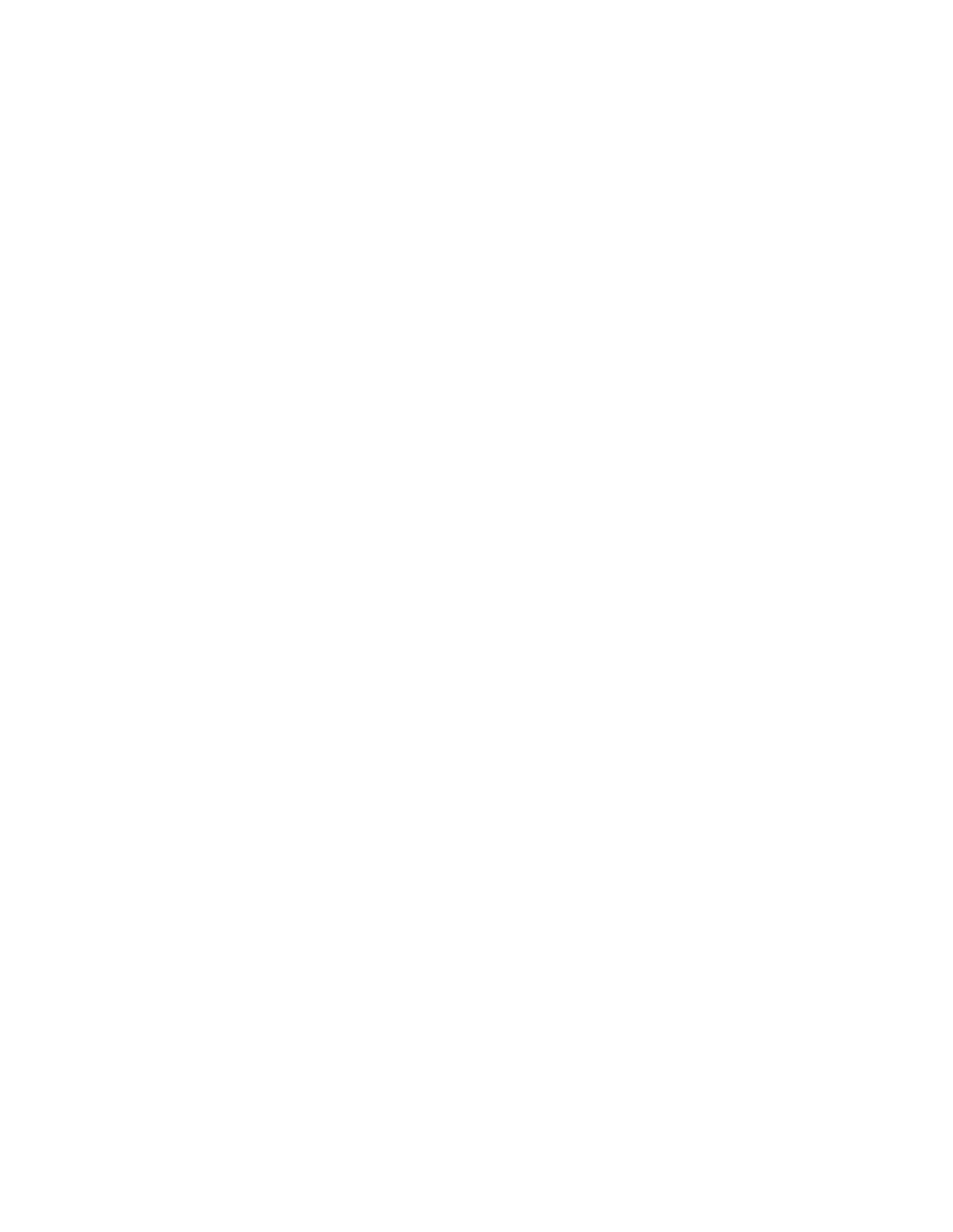### Appendix P ‐ Estimated Recreation Impacts, Benefits Foregone and Local Economic Impacts

A. General: Recreation impacts (displayed as losses to visitor days) at the Bluestone Lake project as a result of Dam Safety Modification construction activities at the Bluestone Dam starting around the year 2000 have been identified as well as anticipated recreation impacts in the downstream areas and upstream recreation sites associated with Phase 5 construction activities in the stilling basin and upstream consequences (increased recreation site inundation) of being unable to operate the full complement of sluice gates over an approximate ten‐year period.

 Recreation uses at Bluestone Lake span the entire gamut of uses common to Corps of Engineers reservoirs/lakes including: fishing, boating, camping, picnicking, hunting, water skiing, hiking, bird‐ watching, sightseeing, playgrounds, vacation cabins (Bluestone State Park), and various types of structured and unstructured field sports and games. Visitation losses at these sites due to direct construction impacts (sites downstream of the dam) or as a result of modified dam operations (at sites upstream of the dam) are described in detail below. Applying unit day values (UDV) prescribed in CECW‐ P Economic Guidance Memorandum 17‐03 dated 25 October 2016 for FY17 to estimated losses in visitor days yields expected recreation benefits foregone and impacts to various categories of visitors. Potential adverse effects on the local economy as a result of lost recreation visitor days have also been considered in this section.

 This appendix attempts to capture the recreation losses associated with construction activities starting in 2000 through 2015 (period for which accurate visitation figures are available) and anticipated recreation impacts associated with construction activities associated with Phase 5 in the stilling basin lasting between 2018 and 2033. The upstream and downstream recreation areas visitor day impacts have been addressed separately since construction impacts differ in each case and because a determination has been made by USACE District Counsel that agency responsibilities for mitigating recreation use impacts to downstream areas (operated by the Corps of Engineers) differ from recreation use impacts to upstream areas that are operated and managed by a lessee (WVDNR). Anticipated economic impacts to the local economy have been estimated based upon lost recreation visitor days for both upstream and downstream sites.

 B. Downstream Recreation and Fishing Access: There are two primary recreation areas downstream of the dam. One area is located on the right descending bank (east bank) commonly referred to as Downstream #1 which includes Hinton City Park, a multitude of day use recreation activities (playing fields and paved courts) and river access across the "beach" for wading to the "catwalk". Prior to the advent of construction activities in 2000, this site included additional recreation fields and an open space for walking and general play. These areas were significantly impacted by a construction materials laydown area and a concrete batch plant. These sites have generally been unusable to the public since 2000. The 1998 EIS for the Bluestone Dam Safety Modification project anticipated a much shorter construction period and therefore anticipated minimal recreation impacts that could be mitigated at some future date.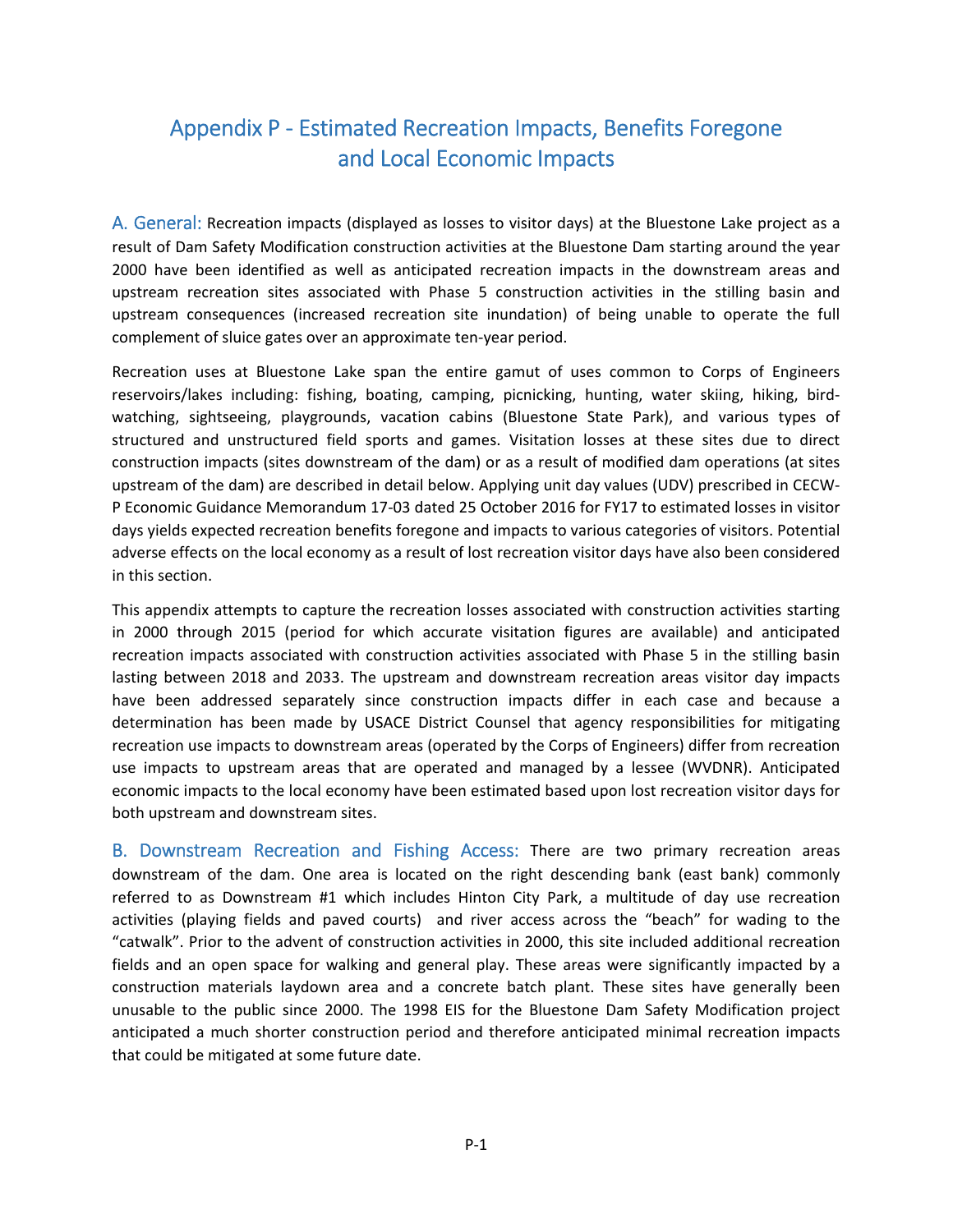The second area is located on the left descending bank commonly referred to as Downstream Site #2 (west bank) consisting of a cantilevered fishing platform allowing ADA‐compliant access for fisherman enjoying the sights, sounds and fishing success of turbulent waters immediately below the stilling basin. Generally speaking, areas downstream of the dam are devoted to fishing (platform, wading, small watercraft and bank fishing), baseball, tennis, basketball, picnicking (picnic shelter) general play, birdwatching and sightseeing. A portion of the Downstream #1 area is leased to the City of Hinton whereupon a baseball field and other recreation amenities have been constructed and are operated and maintained by the City. Figure 1 shows the general layout of these various facilities and their geographic relationship to the dam.

 In contrast, recreation sites located upstream of the dam designated as: Bluestone State Park, Marina, Bluestone River Launching Ramp (the "Pit"), Bertha Boat Launch and Camping Area, Bull Falls Camping Area, Mouth of Indian Creek Camping Area, Cedar Branch Recreation Area, Shanklin's Ferry Camping area and Glen Lyn Park provide opportunities for access to water sports on Bluestone Lake, Bluestone River and New River as well as camping, picnicking, hunting, swimming, fishing, and sightseeing. There are a number of undesignated boat‐access only camping and picnicking sites along the eastern lakeshore as well. These sites were not impacted during the period between 2000 and 2015 except for the Leatherwood Landing area used for construction purposes.



 **Figure 1 – Bluestone Dam Downstream Recreation Access Sites**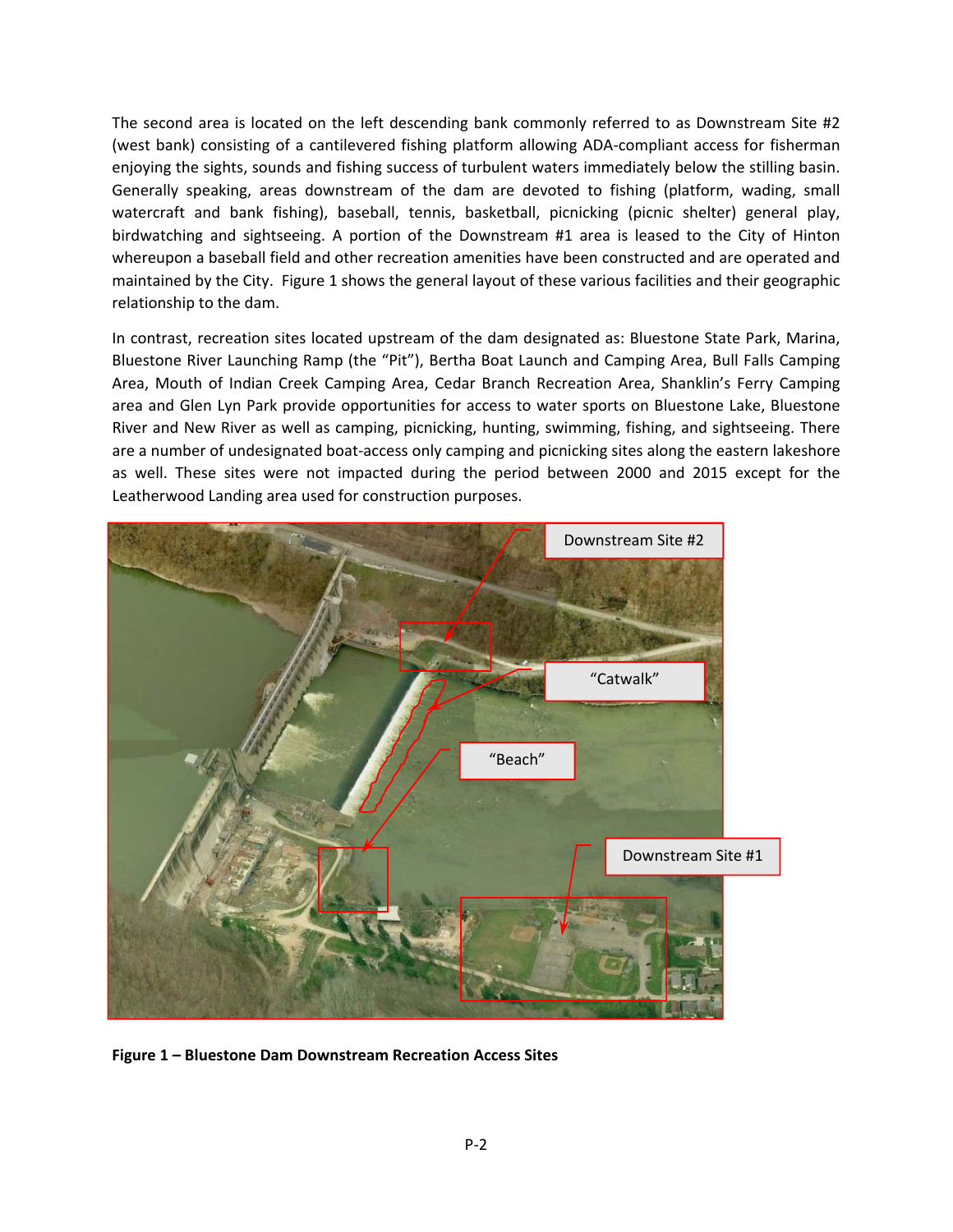The proposed Phase 5 construction activities in the stilling basin will have two major effects on recreation resources at the project. First, construction work limits needed to complete proposed construction in the stilling basin will require removal of the cantilevered fishing platform located immediately below the stilling basin weir that extends off the left descending bank (Downstream site #2) below the training wall. There is very limited parking available at this site, but since construction of the cantilevered platform, this site has become a favorite fishing site for many anglers including people who are disabled and/or elderly and small children. Recreation visitor day losses at this site are expected to be total (100% loss when the platform is removed and the access road is closed to be used exclusively for construction vehicles). The Downstream access site #2 be closed to public use throughout the ten year construction period. Statements in the project EIS and design/construction tasks identified in project schedules and costs estimates confirm that this platform and parking area will be restored at this site during completion of spillway modification work. Despite intended restoration of the platform access the site still suffers from a lack of parking, a condition that cannot be easily or inexpensively remedied due to steep topography (adjacent location to elevated Route 20) and the site's location near the toe of the dam and training wall.

 The construction work limits will also rule out further use of the wading "catwalk" located underwater immediately downstream of the weir. This is a favorite site for wading anglers wishing to access that productive zone where a natural conveyor of water‐borne food and highly oxygenated water attract numerous and large fish to feed. Additionally, loss of access across the so‐called "beach" area near the east training wall to the underwater "catwalk" during construction will further restrict fishing below the dam. Construction activities at the east side of the stilling basin will effectively cutoff access to the beach area and catwalk for wading fishermen during most of the construction period.

 Of total fishermen use on the right descending bank (Downstream #1) it is estimated (project staff consensus) that approximately 60% of the total fishing use at the Downstream #1 site is attributable to wading fishermen that are accessing the "catwalk". Generally speaking all current fishing use immediately below the dam within 300 feet of the weir will be lost (100% loss) during that ten year period. Fisherman accessing the river from the right descending bank can still wade the river to fish below the construction zone, but the relatively easy access across the "beach" area to the east training wall and catwalk will be replaced by a 300‐400 foot trek across uncertain, submerged terrain. It is likely that many fishermen will find other locations in the local area to fish in the interim. It is anticipated that some access to these productive fishing areas may be restored after construction.

 The following paragraphs address the downstream recreation impacts that have occurred since the initiation of the Bluestone DSM project beginning in 2000 and the currently proposed construction in the stilling basin identified as Phase 5 of the DSM project. General recreation and fishing have been separated out for individual analysis given the duration of the impacts associated with the Bluestone DSM project and the differences in the significance of the impacts to general recreation and fishing below the dam. The downstream fishing impacts are addressed first.

  C. Downstream Fishing Visitor Day Losses: *The losses in visitor days for fishing being projected in* this section are directly attributable to the Bluestone Lake project itself and are not meant to infer that such losses will affect the general fishing characteristics of the region outside of the project boundaries.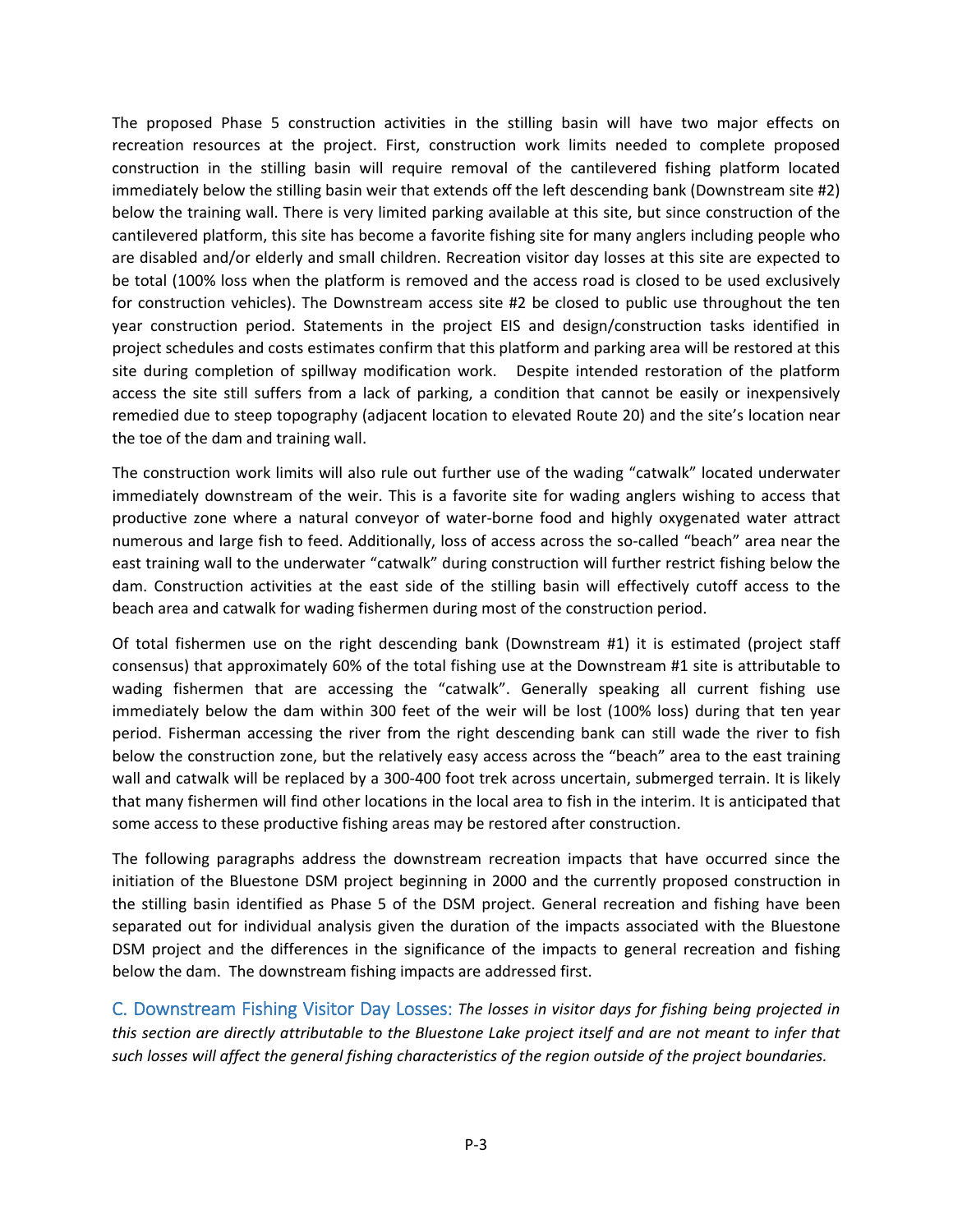**Visitor Day Loss Computations:** The section above outlines the range of limitations that will be placed upon fishermen below the dam during construction in the spillway. These limitations will result in migration of a percentage of fisherman to other locations within and outside of the project area. There are well–known, good‐quality fishing options (i.e. Sandstone Falls, WV, Narrows, VA, and Greenbrier River, WV) located within the immediate area that can accommodate many of the visitors being relocated from the catwalk and with the exception of disabled and/or elderly fishermen from the cantilever platform site. It is unlikely that dedicated fishermen in the local area will cease fishing altogether, but will migrate to other options as described above.

However, the high quality (Class 1 waters<sup>1</sup>) of the downstream fishing below Bluestone Dam and the overall fishing experience (visual and aesthetic quality of that site) attracts many fisherman from outside of the region who, when this fishing site is restricted during construction, may forego an extended trip to the project area just to fish in alternative sites not unlike sites nearer to their place of residence. These fisherman are likely to choose alternative sites outside of the project area that are of similar quality yet more attractive due to shorter travel distances. Higher travel costs (in terms of time and travel expenditures) and reduced access to the fishing experience below Bluestone Dam will steer a segment of these remote fishing visitors to other locations outside of the region. Estimates from project staff are that approximately 15% of the fisherman using the downstream fishing access are from outside of the region and could chose other options due to the loss of access.

 In addition to this potential loss of fisherman from outside of the region, there is another segment of the fishing population that experiences losses that are hard to mitigate for at alternative sites in the region. The disabled, elderly and very young fishing populations have limited access points from which to fish safely either in the New River, the Greenbrier River or Bluestone Lake. The cantilevered fishing platform on the left descending bank near the spillway is a premier fishing location for those in wheelchairs (elderly or young alike), those with physical impairments that limit their ability to wade the river or negotiate steep riverbanks, the elderly who may wish to fish but who have lost the physical ability to reach the water's edge, and the very young fisherpersons (male and female) whose physical abilities aren't yet honed to the rigors of river wading or may be skittish about scrambling down rocky slopes to the water's edge.

 These groups will lose a premier access point to the river that cannot be easily replaced. Estimates from the project staff are that approximately 20% to 25% percent of the current fishing population using the cantilevered platform fit one of the categories of either physical disability or limited physical ability whose access to the river would be seriously impeded when existing facilities are removed.<sup>2</sup> Although no estimates are available for the number of disabled and elderly visitors that may be frequenting the Downstream #1 site, US Census data indicates that 21.9% of the Summers County population under the age of 65 has a physical disability and 21.4% of the population is age 65 or older. Therefore It is highly likely that at least 10% of those visiting that site are either disabled or over the age of 65. In either case this population's access to the river's edge is limited to the steps adjacent to the boat slide and for non‐ ambulatory visitors there is no other access currently.

 $^1$  Entire lengths or reaches of rivers and streams in the State of West Virginia have been classified by the US Fish and Wildlife Service as being within one or more categories based upon the quality of the fishery, water quality and the environment surrounding the stream. The fishery below the dam was classified by USFWS as a Category 1 Resource fishery in their Planning Aid Letter dated March 2004

below the dam was classified by USFWS as a Category 1 Resource fishery in their Planning Aid Letter dated March 2004<br><sup>2</sup> Based upon a communication with BLN project staff regarding characteristics of visitors at the cantil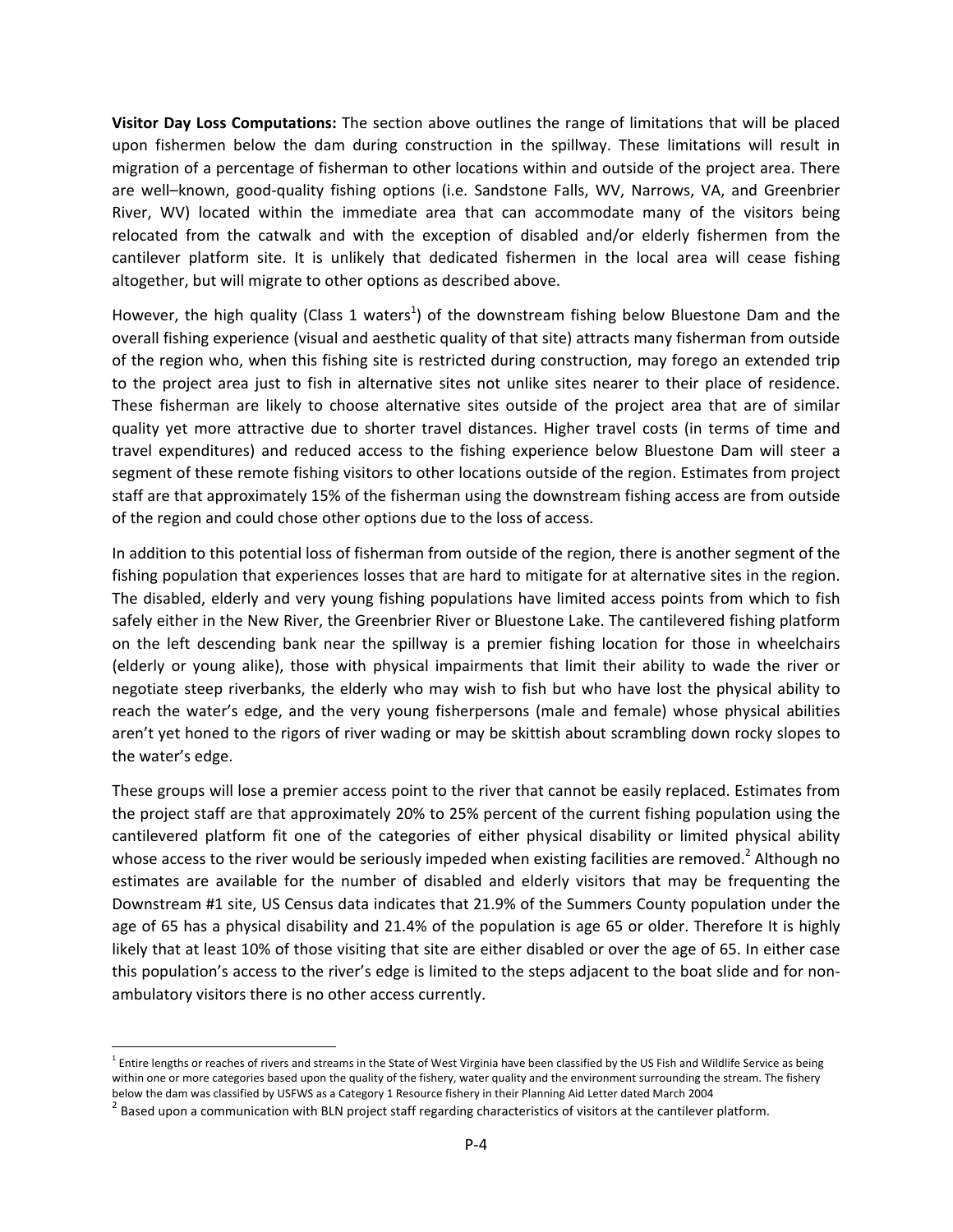Projecting potential recreation losses to downstream fishing below Bluestone Dam during the Phase 5 construction begins with compilation of the past 32 years of recorded recreation visitation at Bluestone project. Monthly, and by year raw data was supplied by LRH Operations Division and some data adjustments were made<sup>3</sup> to account for missing data and contractors' traffic into recreation sites when those sites were closed for public use or when contractor traffic effectively tripled normal public visitation into downstream sites. Once the 32 years of record were compiled, monthly mean visitation was computed for both Downstream #1 and Downstream #2 areas. Based upon experienced observation of visitor trends by project personnel, estimates of seasonal fishing use as a percentage of total site use were developed for these two sites.

 Since fishing use below Bluestone Dam exhibits a seasonal variation, estimates were made for summer, winter and fall/spring. Given lack of parking and other recreation facilities at the Downstream #2 site, the PDT consensus (confirmed by project staff) was that fishing accounted for at least 90% of visitor days at that site with the occasional sightseer or visitor looking for a restroom (there are no flush‐type restroom facilities at that site) represented by the remaining 10% visitor days. Ninety percent usage by fishermen is an all‐season percentage.

 At the Downstream #1 site where there are other recreation opportunities (baseball, playground, tennis, basketball, sightseeing, etc.), a determination of fishing use as a percentage of total use was defined through coordination with project staff and seasonal observations. Based upon observations of annual use trends by project staff, it was determined that winter use at this site was approximately 70% fishing, summer fishing was approximately 25% of total site use and fall/spring (October/March) fishing accounted for approximately 33% of total visitation. Those percentages were used to derive projected fishing visitor days at the #1 site over a ten year construction period. Not accounted for by current recording methods are numerous fishermen who walk into the Downstream #1 site from the Bellepoint neighborhood (est. population 400). Based upon 32 years of project records, total monthly mean visitation for the Downstream #1 and #2 sites is shown in Table 1. Also shown in Table 1 is estimated fishing use at each site based upon seasonal changes.

 Other estimations of visitor days at these two locations were considered for analysis including mean visitation at these two sites during: 1) highest total project use year over 32 years of record, 2) mean visitation during the lowest project visitation year and, 3) visitation at both sites during the highest single‐month visitation over 32 years of record. These upper and lower boundaries identified extreme levels of usage found at both downstream areas that could conceivably occur in the absence of the Phase 5 construction activities. In an effort to avoid over or under estimating future use, mean monthly values of visitation calculated over 32 years of record were selected as the most reliable and reasonable basis for projecting future visitation.

 $^3$  There were gaps in the recreation use data for individual recreation sites. Those gaps were filled by inserting mean values calculated from monthly use data collected five years before and five years after the gap. Also considered in filling in data gaps were the general recreation use trends at the total project during those same time periods.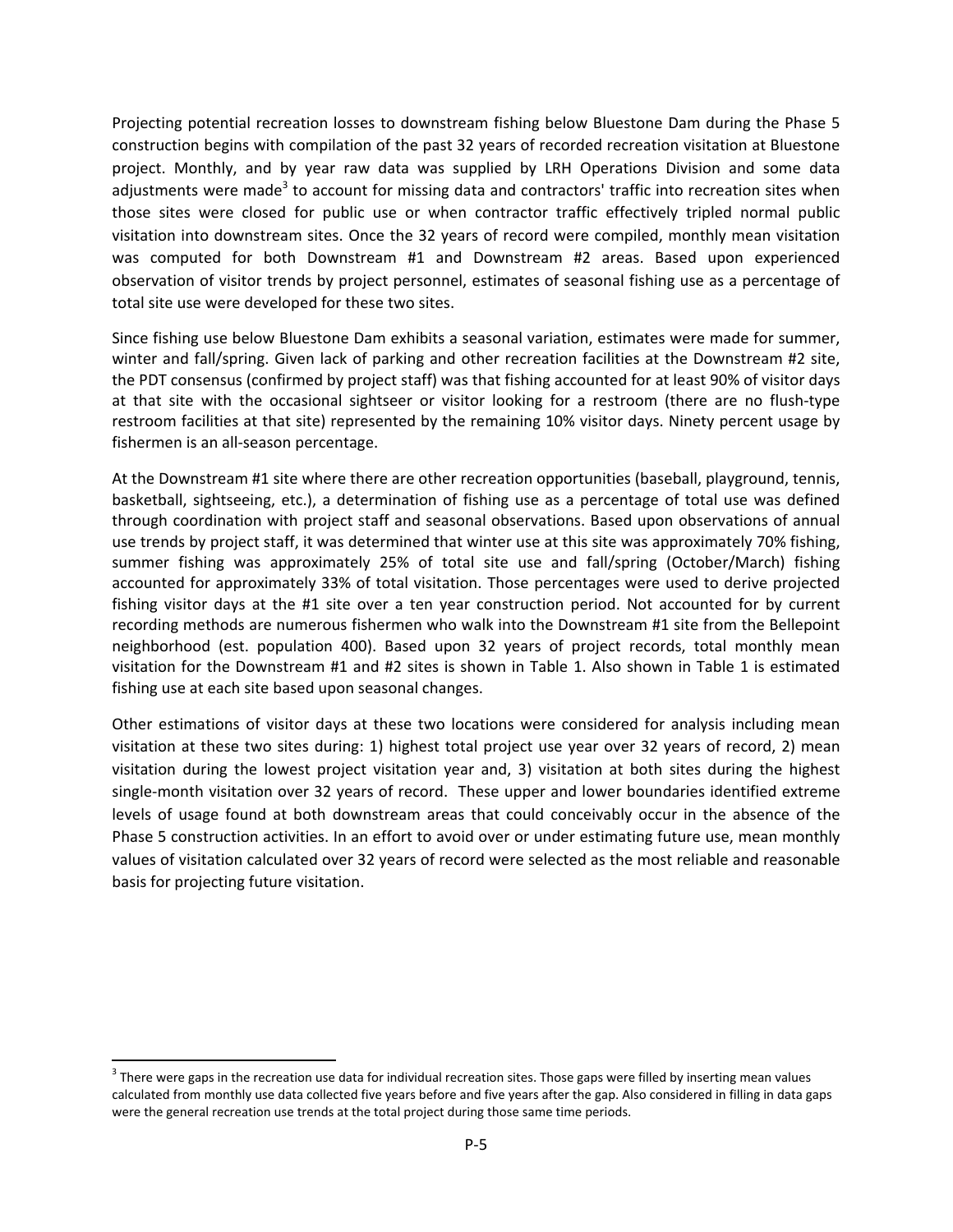| Months               | Total Visitor Days at | Fishing Use at     | Total Visitor Days at | Fishing Use at     |
|----------------------|-----------------------|--------------------|-----------------------|--------------------|
|                      | Downstream Site #1    | Downstream Site #1 | Downstream Site #2    | Downstream Site #2 |
| January              | 11,190                | 7,833              | 4,268                 | 3,841              |
| February             | 12,588                | 8,812              | 5,180                 | 4,662              |
| March                | 25,507                | 8,417              | 10,079                | 9,071              |
| April                | 39,397                | 9,849              | 19,050                | 17,145             |
| May                  | 55,588                | 13,897             | 29,562                | 26,606             |
| June                 | 62,922                | 15,731             | 36,558                | 32,902             |
| July                 | 64,616                | 16,154             | 37,388                | 33,649             |
| August               | 51,608                | 12,902             | 29,467                | 26,520             |
| September            | 31,062                | 7,766              | 17,880                | 16,092             |
| October              | 22,276                | 7,351              | 11,097                | 9,987              |
| November             | 13,079                | 9,155              | 7,092                 | 6,383              |
| December             | 10,233                | 7,163              | 4,675                 | 4,208              |
| <b>Annual Totals</b> | 400,066               | 125,030            | 212,296               | 191,066            |

 **Table 1 ‐ Monthly Mean Visitor Days (Total use and Fishing Use) at Downstream Sites #1 and #2**

 Mean values of monthly visitor days for both downstream sites could have been used to generally characterize potential recreation losses during construction. However, repeating one mean use value for an entire ten year period (125,030 for Site #1 and 191,066 for Site #2) seemed unrealistic. None of the 32 years of recreation visitation at Bluestone Lake yielded annual totals that changed by less than 100,000 visitors, so a measure of variability was included into the loss calculation. Rather than relying on a theoretical, probabilistic method or measure of variability, past annual recreation use at Bluestone Lake over the 32 year record was investigated for periods of variability within reasonable bounds. That investigation yielded just such a period of variability within realistic boundaries.

 A historic period of total project visitation at Bluestone (1989‐1998) was identified during which visitation varied by ‐9% to +9% over a ten year period. This period of visitation was selected to account for externalities such as variable travel costs (fuel prices), national economic trends, seasonal weather anomalies, etc. that could also influence future visitation to the project outside of variable costs of fishing licenses, tackle and bait during that same period. Those factors (see Table 2 below) were applied to annual mean values to add a measure of variability to potential losses based upon actual, historic fluctuations in Bluestone visitation. The modified values for both sites are shown in Table 2.

 Loss of the cantilevered fishing platform and parking area at Site #2 during construction would effectively forego projected 1,949,995 fishing visitor days at Site #2 over that ten year period. In addition, loss of access to the "catwalk" below the stilling basin for wading fishermen over that ten years would substantially reduce fishing use at Site #1 by 1,276,041 visitors. Based upon observations of use and project staff experience, it was estimated that fishing use at Site #1 would be reduced by as much as 60% from its current levels due to this dramatic change in river accessibility. A majority of these fishermen will find alternative fishing sites in the general area as discussed above, but fishermen from outside the region (estimated to be about 15%) who would travel to the project just to fish in this renown, high‐quality fishery and whose travel distances are much longer (4+ hours) will likely find alternative sites outside of the region.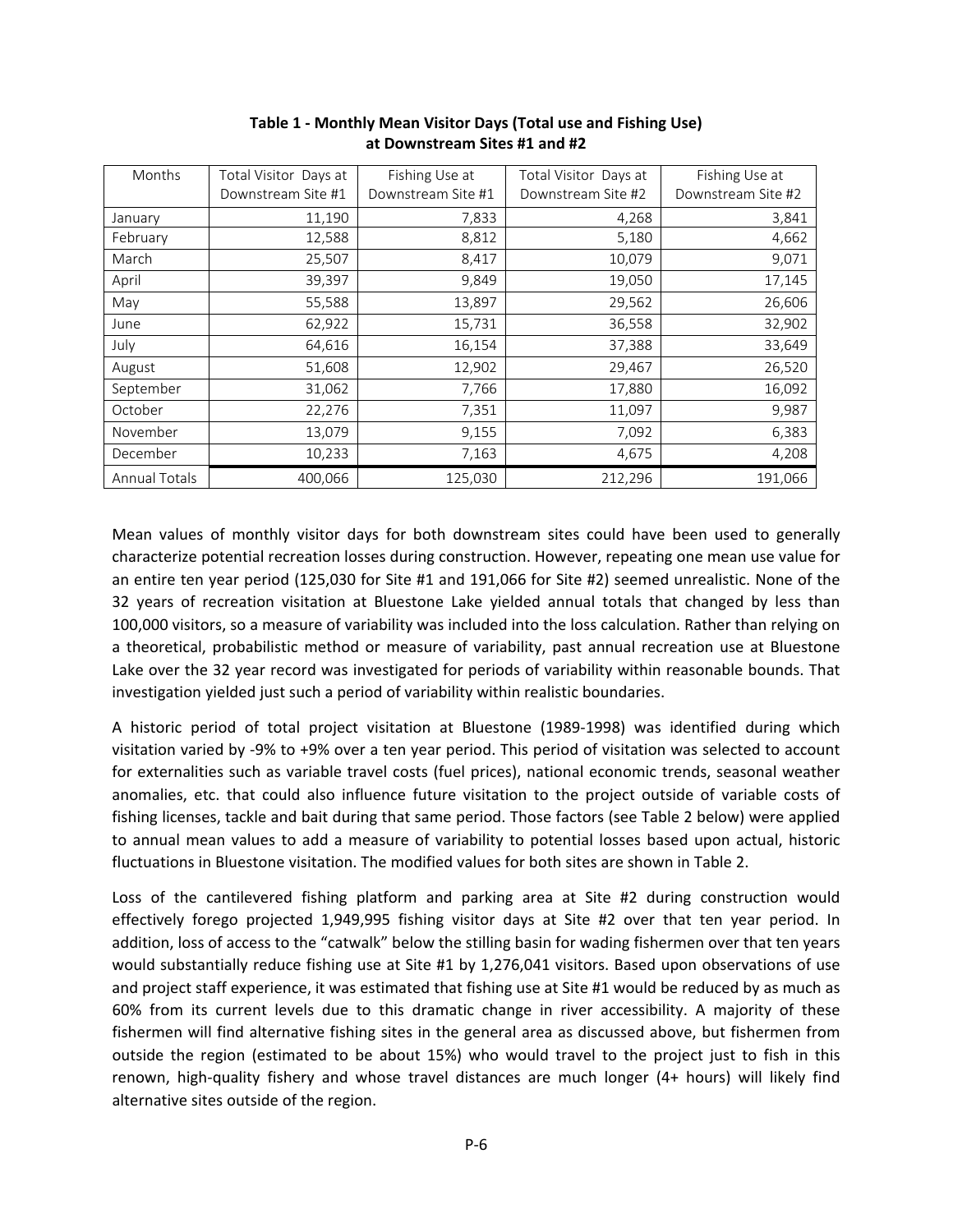| Years of      | Annual  | Annual     | <b>Modified Annual</b> | Annual  | Annual       | <b>Modified Annual</b> |
|---------------|---------|------------|------------------------|---------|--------------|------------------------|
|               | Mean    | Modificati |                        |         | Modification |                        |
| Construction  |         |            | Fishing Use at         | Mean    |              | Fishing Use at         |
|               | Value   | on Factor  | Downstream Site #1     | Value   | factor       | Downstream Site #2     |
|               | 125,030 | 0.06221    | 132,808                | 191,066 | 0.06221      | 202,951                |
| 2             | 125,030 | 0.02768    | 128,491                | 191,066 | 0.02768      | 196,354                |
| 3             | 125,030 | 0.09696    | 137,152                | 191,066 | 0.09696      | 209,591                |
| 4             | 125,030 | 0.05497    | 131,903                | 191,066 | 0.05497      | 201,569                |
| 5             | 125,030 | $-0.03622$ | 120,502                | 191,066 | $-0.03622$   | 184,146                |
| 6             | 125,030 | 0.02447    | 128,089                | 191,066 | 0.02447      | 195,741                |
| 7             | 125,030 | $-0.09197$ | 113,531                | 191,066 | $-0.09197$   | 173,494                |
| 8             | 125,030 | $-0.02401$ | 122,028                | 191,066 | $-0.02401$   | 186,479                |
| 9             | 125,030 | 0.03349    | 129,218                | 191,066 | 0.03349      | 197,465                |
| 10            | 125,030 | 0.05830    | 132,319                | 191,066 | 0.05830      | 202,205                |
| <b>Totals</b> |         |            | 1,276,041              |         |              | 1,949,995              |

 **Table 2 ‐ Modified Annual Fishing Use Visitation at Downstream Sites #1 and #2**

 In an effort to mitigate for these losses to river access and especially for losses associated with disabled and elderly fishing access currently provided by the cantilevered platform on the left descending bank, two mitigation access sites are being considered. The first mitigation site is at the existing Downstream Site #1. The site will feature construction of two sets of concrete steps that will provide access to the waters' edge for ambulatory fishermen and those wishing to wade into the downstream waters to fish. The step design will allow fishermen to either fish standing up or sit in personally provided chairs or on a seat wall. This site will be connected to the existing day‐use recreation area that features a public restroom, playground and parking for 129 vehicles. These access sites will be designed and constructed to reduce impacts to existing trees and the river environment. These access sites will be separated from the existing playground area by a security fence to reduce the potential for stray balls and toddlers at the playground entering the site without adult supervision.

 The second site is located at the current Bluestone Lake State Park boat launching ramp and will feature multiple level decks connected by an ADA compatible walkway to a parking area. This site will provide ADA accessibility for fishing at the project until the cantilevered platform can be reconstructed at its present location near the stilling basin. The multiple level decks will account for differing pool heights in the lake due to increased pool fluctuations. Additional paving at the boat launching site will assure safe, walkable access for the disabled and/or elderly and youth fishermen to access the lake. Being a part of the State Park area (nearby restrooms) will enhance the quality of this experience for fishermen who are being displaced from the downstream sites.

 D. Estimating Economic Losses for Fishing Access Impacts: Unit day values (UDV) prescribed in CECW‐P Economic Guidance Memorandum 17‐03 dated 25 October 2016 provided values for recreation visitor days based upon an assessment of 5 location, facility and aesthetic criteria for each site. Those criteria include: 1) recreation experience (assessment of adjacent/supportive recreation activities), 2) availability of opportunity (assessment of like recreation opportunities within zones around the site in question), 3) carrying capacity (minimum through ultimate facilities that allow full use of the site without harm to surrounding resources), 4) accessibility (quality of road access or any access to the site), and 5) environmental quality (assessment of aesthetic quality of the environment within which the site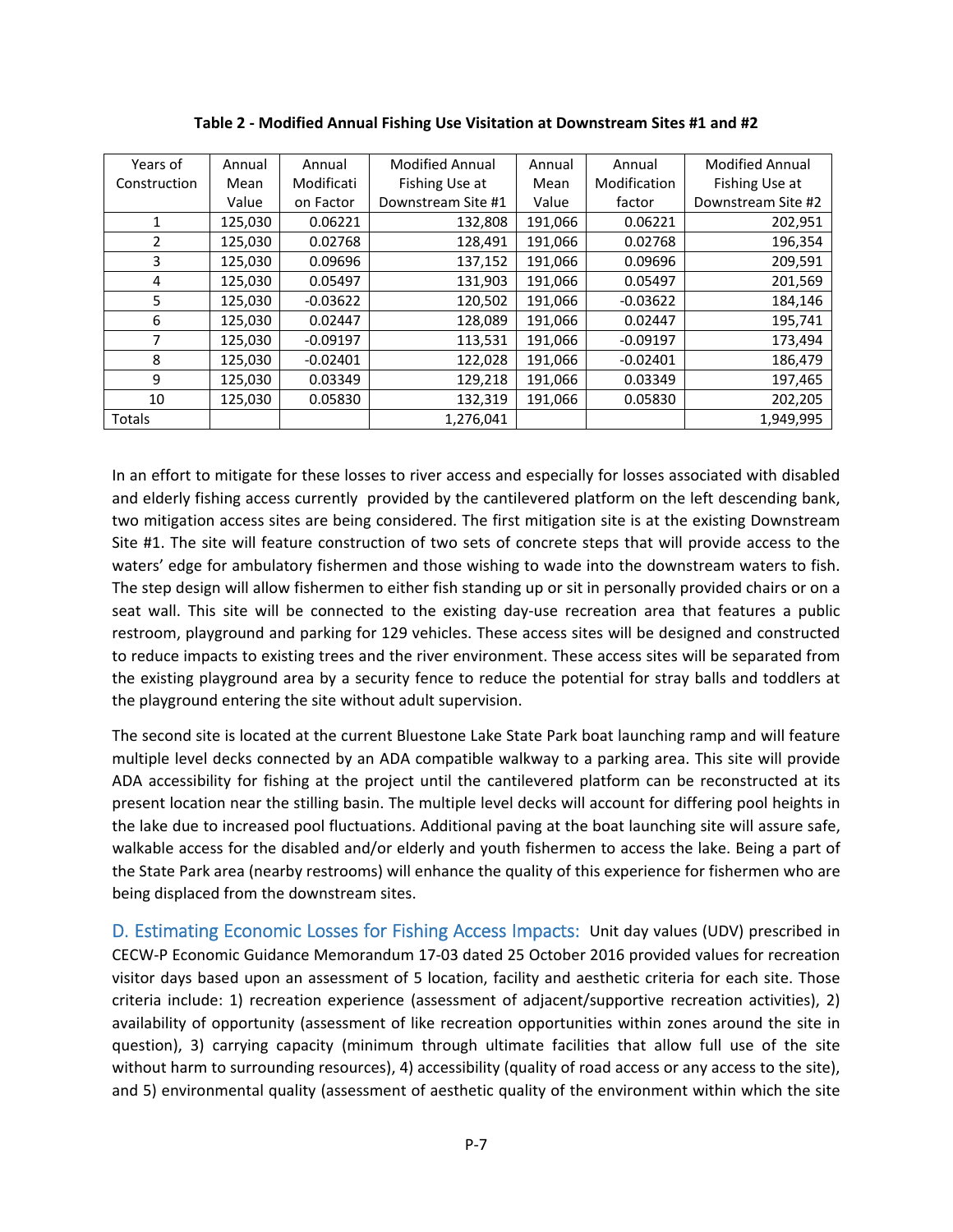is located). Each criterion includes a set of judgment factors that assign a point value (0‐30) score to the site based upon quantitative and qualitative factors. These point values can be assigned by planners and operations staff who have a knowledge of the site and its attributes. Summing of the point values provides a total score for each recreation site that can be subsequently converted to estimated dollar values of the recreation experience.

 An assessment of the downstream access sites reveals that Downstream Access Site #1 (right descending bank) where the Hinton City Park is located accumulates a higher total point value than the Downstream #2 site due to Site #1's larger parking capacity, flush-type restrooms, high quality playground, paved city street access, high‐quality aesthetic surroundings, and athletic fields. This site is also the primary access point for waders to reach the "catwalk". Since the beach and catwalk areas provide access to the highest quality fishing below the dam, Downstream Site #1 scores very high across all 5 criteria. That total point value for Downstream Access Site #1 is 75. The downstream access site #2 has a slightly lower total score due to limited parking, lessor supporting facilities (non‐flush toilets) and limited supporting recreation. Its high point values in the evaluation process are a result of its access for disabled/elderly visitors and the high‐quality aesthetic experience associated with being perched directly above the overflow weir at the end of the stilling basin. Regardless of these high pints, the Downstream Site #2 accumulates and total point value of 66.

 Based upon these total point values, the downstream access site #1 has a value of \$11.02 per visitor day and the Downstream Site #2 has a value of \$10.45 per visitor day. Using these two values the economic impacts of the loss of fishing access due to construction in the stilling basin can be calculated and is shown in Table 3 below.

|                         | Projected            | <b>Anticipated Project</b> | Unit Day Value for | <b>Total Value of Project</b> |
|-------------------------|----------------------|----------------------------|--------------------|-------------------------------|
|                         | <b>Total Fishing</b> | Losses Due to              | Fishing and        | <b>Fishing Benefits</b>       |
| <b>Recreation Sites</b> | <b>Visitor Days</b>  | Construction               | <b>Hunting</b>     | Foregone                      |
| Downstream Site #1      | 1,276,041            | 765,624                    | \$11.02            | \$8,437,176                   |
| Downstream Site #2      | 1,949,995            | 1,949,995                  | \$10.45            | \$20,377,448                  |
| Totals                  | 3,201,351            | 2,709,272                  |                    | \$28,814,624                  |

**Table 3 ‐ Anticipated Project Fishing Use Days Lost and Value of Project Benefits Foregone (10‐years)**

 The total of \$28.8 million in lost project recreation benefits does not imply that such a loss to fishing use occurs across the entire region. As discussed above, there are other options for quality fishing in the surrounding area where local fishermen can continue to fish while the construction at Bluestone Dam continues. The most affected group would likely be those fishermen who have historically traveled farther distances (4 hours and greater travel time) to fish below Bluestone Dam and who may not choose to fish at alternative sites in the Hinton/Summers County, WV area. These fisherman, who may compose at least 15% of the fishing population below the dam would likely find other alternative fishing sites closer to home and avoid the project area until construction has been completed.

 Additionally, an estimate of lost visitor days for disabled, elderly and young fisherman was also calculated based upon the same unit day value figure to determine losses in recreation value to that segment of the local population due to the loss of the cantilever platform at Site #2. At this time, fishing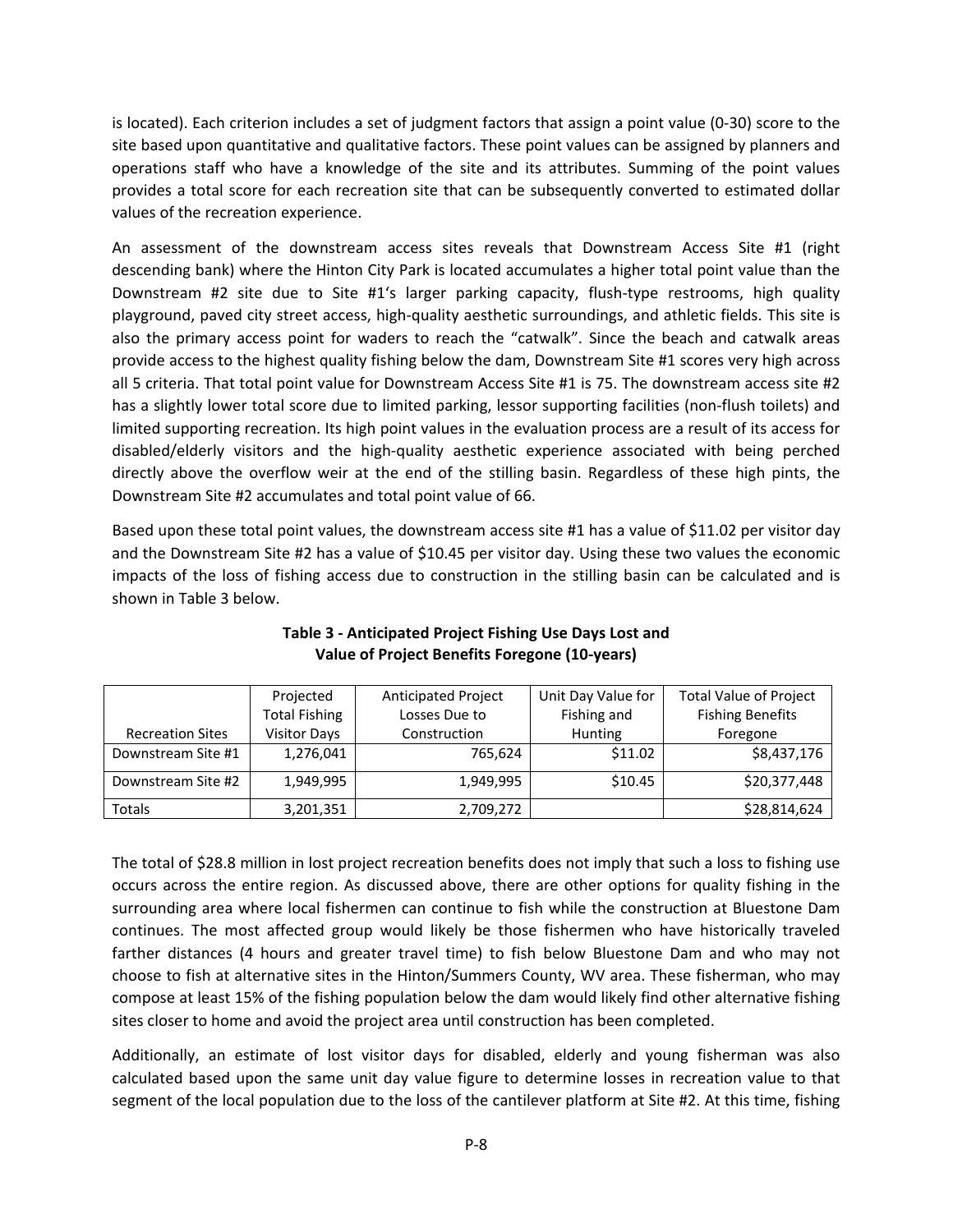access for disabled and/or elderly at Site #1 is currently limited to one set of steps by the existing boat slide and perhaps the "beach" area below the dam. The present condition of the riverbank (large stone slope protection material) essentially cuts off access to this portion of the fishing population. Future visitation to Site #1 by this segment of the fishing population in Summers County is likely given the percent of this population segment now visiting Site #2. Those forecasted losses are shown in Table 4.

|                     |                            |                       |                    | <b>Total Value of Fishing</b> |
|---------------------|----------------------------|-----------------------|--------------------|-------------------------------|
|                     | Forecasted                 | Anticipated Losses to | Unit Day Value for | Use lost to                   |
|                     | Disabled/Elderly Fishing   | Disabled/Elderly      | Fishing and        | Disabled/Elderly              |
| <b>Access Sites</b> | <b>Access Visitor Days</b> | <b>Visitor Days</b>   | <b>Hunting</b>     | visitors                      |
| Downstream Site #1  | 130,164                    |                       | \$11.06            | \$0.00                        |
| Downstream Site 32  | 381,983                    | 381,983               | \$10.45            | \$3,560,081.00                |
| Totals              | 512,147                    | 381,983               |                    | \$3,560,081.00                |

#### **Table 4 – Loss of Recreation Visitor Days (Disabled and Elderly Visitors) and Benefits Lost (10‐Years)**

#### E. Visitor Impacts/Economic Losses to General Recreation Downstream between 2000 and

2015: Construction activities associated with the Bluestone Dam Safety Modification Project began in 2000 with award of the Phase 1 contract. At that time the Downstream #1 recreation site included a regulation‐size and well‐equipped little league baseball field and a practice baseball field of a similar size. In addition to the athletic fields, there were tennis and basketball courts, a playground, a rest room and an extensive open play area located between the dam access road and the edge of the New River below the dam. The athletic fields and courts, playground and restroom were part of a leased area operated and maintained by the City of Hinton as a city park. A walking path, still in operation today, borders the river between the Hinton City Park portion of the recreation site and the beach area.

 The Downstream #2 site was used as a day‐use recreation site with a picnic shelter, parking spaces for 129 cars and restroom facilities. The site was used primarily for picnicking, sightseeing and fishing off the west training wall. Phase 1 of the DSM project effectively closed off most of this site while construction was occurring on the dam face, but a small parking area (8 vehicles) was provided and the cantilevered platform was constructed for fishermen access to the productive waters directly below the weir and baffles in 2004. Phase 5 of the DSM project will effectively close this entire area down for the entire 10 year construction period.

 Phase 1 of the DSM project included the siting of a concrete batch plant in the Downstream #1 area between the baseball fields and the dam originally populated by the practice baseball field and the open play space. The batch plant and associated construction equipment has been in operation since that date and remains in place as of this writing. At such time as the batch plant and associated construction facilities are removed, the original project EIS (dated May 1998) states that the site would be restored to its original recreation‐related purposes.

 $^4$  Since access to the river is so limited at Site #1 for disabled/elderly fishermen at this time, there was no estimate of how construction may limit or suspend that access. Loss of the beach access likely limits some access but no estimate of current use of this location by disabled/elderly was available.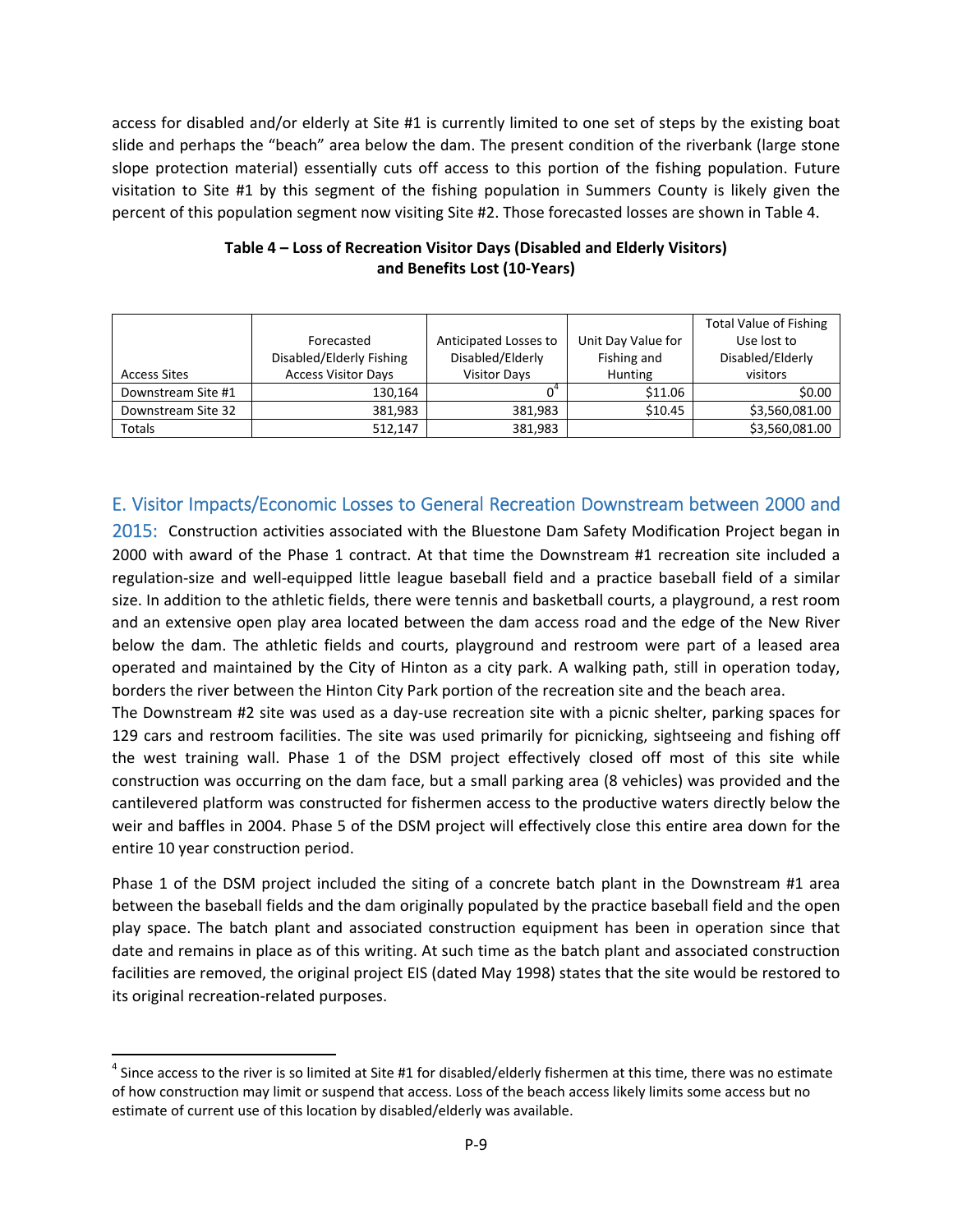Prior to initiation of the Phase 1 contract in 2001, the two recreation sites were heavily visited. Average annual visitation at Site #1 was 468,789 persons and average annual visitation at site #2 was 329,975 persons. In total, these recreation areas below the dam (Downstream area #1 which includes Hinton City Park and Downstream area #2) were, prior to the start of the DSM project two of the most visited sites on the Bluestone Dam project, garnering an average of 789,764 visitors annually. Public access to both of these areas has been compromised by construction activities associated with the DSM project and recreation visitation has been affected. Table 5 shows the levels of visitation that these two sites have entertained since 1984. This data includes all uses including fishing during this period of time and the visitation numbers have been filtered (in cooperation with project staff) to attempt to reduce the influence of contractor, supplier and construction‐related traffic into the sites.

|                         |               | <b>Recreation Sites</b> |                         |
|-------------------------|---------------|-------------------------|-------------------------|
| <b>Visitation Years</b> | Downstream #1 | Downstream #2           | <b>Total Visitation</b> |
| 1984                    | 379,413       | 99,469                  | 478,882                 |
| 1985                    | 382,802       | 100,357                 | 483,159                 |
| 1986                    | 390,581       | 102,396                 | 492,977                 |
| 1987                    | 434,557       | 351,573                 | 786,130                 |
| 1988                    | 435,954       | 346,744                 | 782,698                 |
| 1989                    | 467,339       | 364,674                 | 832,013                 |
| 1990                    | 536,423       | 373,031                 | 909454                  |
| 1991                    | 524,596       | 405,706                 | 930,302                 |
| 1992                    | 523,287       | 361,374                 | 884,661                 |
| 1993                    | 510,538       | 410,873                 | 921,411                 |
| 1994                    | 484,089       | 400,583                 | 884,672                 |
| 1995                    | 503,903       | 381,297                 | 885,200                 |
| 1996                    | 506,861       | 340,876                 | 847,737                 |
| 1997                    | 491,146       | 350,875                 | 842,021                 |
| 1998                    | 469,592       | 372,895                 | 842,487                 |
| 1999                    | 459,537       | 421,869                 | 881,406                 |
| 2000                    | 428,420       | 221,095                 | 649,515                 |

 **Table 5 ‐ Visitation at Two Day‐use Downstream Sites between 1984 and 2015**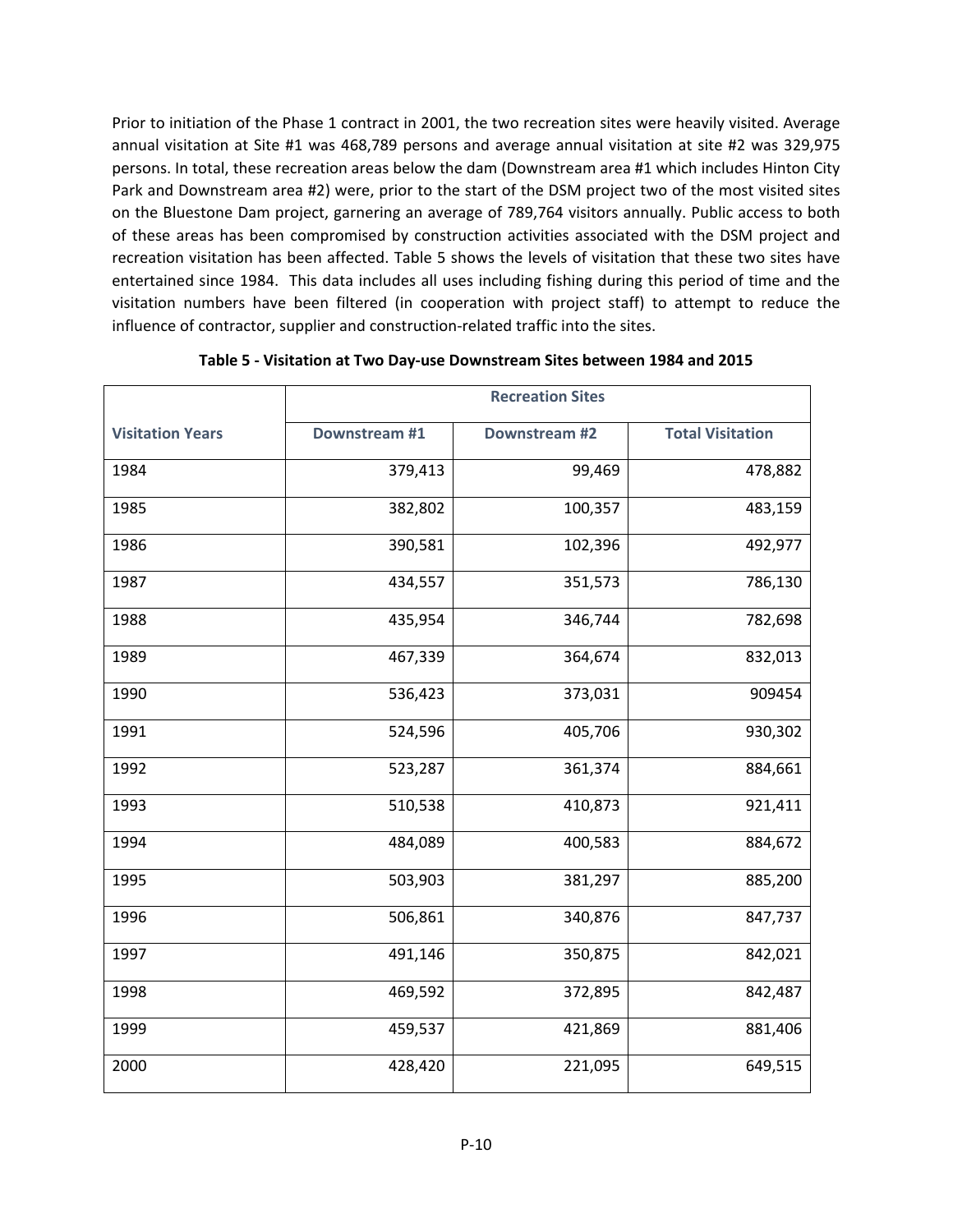| 2001          | 453,032    | 121,983   | 575,015    |
|---------------|------------|-----------|------------|
| 2002          | 439,008    | 108,053   | 547,061    |
| 2003          | 519,030    | 137,962   | 656,992    |
| 2004          | 381,706    | 85,930    | 467,636    |
| 2005          | 369,995    | 52,110    | 422,105    |
| 2006          | 321,600    | 47,403    | 369,003    |
| 2007          | 358,969    | 117,270   | 476,239    |
| 2008          | 436,466    | 133,029   | 569,495    |
| 2009          | 389,139    | 147,720   | 536,859    |
| 2010          | 336,273    | 92,377    | 428,650    |
| 2011          | 271,627    | 67,583    | 339,210    |
| 2012          | 317,076    | 83,984    | 401,060    |
| 2013          | 23,611     | 44,533    | 68,144     |
| 2014          | 176,345    | 91,214    | 267,559    |
| 2015          | 79,209     | 56,657    | 135,866    |
| <b>Totals</b> | 12,802,124 | 6,793,495 | 19,595,619 |

 As the table shows, both sites were heavily used between 1984 and 1999, but as construction activities at the dam were initiated, access to the two sites became problematic and visitation began to drop off. Site # 1 shows some changes in visitation after construction begins, but that drop is especially acute for Site #2. These changes are better observed in graphic form shown as line graphs in Figures 2 and 3. Figure 2 shows the annual visitation at Site #1 between 1984 and 2015 and Figure 3 shows the annual visitation at Site #2 during the same time period.

 Visitation at Site #1 drops off and becomes more erratic as sporadic construction activities effect recreation access to the dam and other areas. Special events at the Little League Baseball Field and fluctuations in downstream outflows that may affect fishing use may account for some of the erratic visitation numbers indicated on the graph. Visitation at Site #2 drops off precipitously after construction activities limit access to the site and several facilities (picnic shelter and flush‐type restrooms) on that site are closed to the public.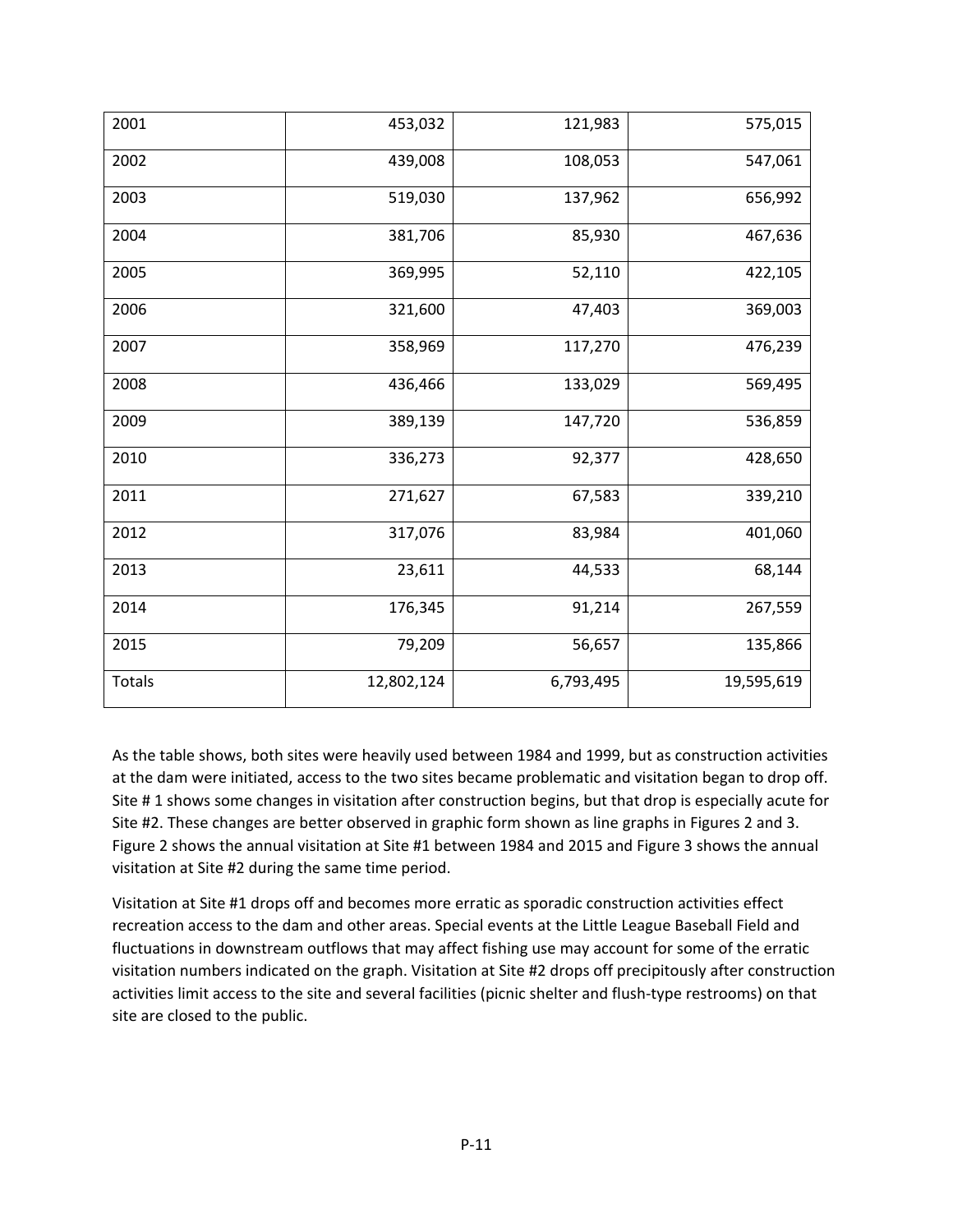

 **Figure 2 ‐ Downstream #1 Recreation Site Visitation (1984‐2015)**



#### Figure 3 ‐ Downstream #2 Recreation Site Visitation (1984‐2015)

 Using the average annual visitation for both sites (prior to 2000) and comparing that to the actual visitation after the start of construction provides a measure of the impacts to the recreation sites due to restricted access and loss of facilities and open space. Table 6 shows the actual recorded visitation, the average annual visitation prior to 2000 and the impact in lost visitor days.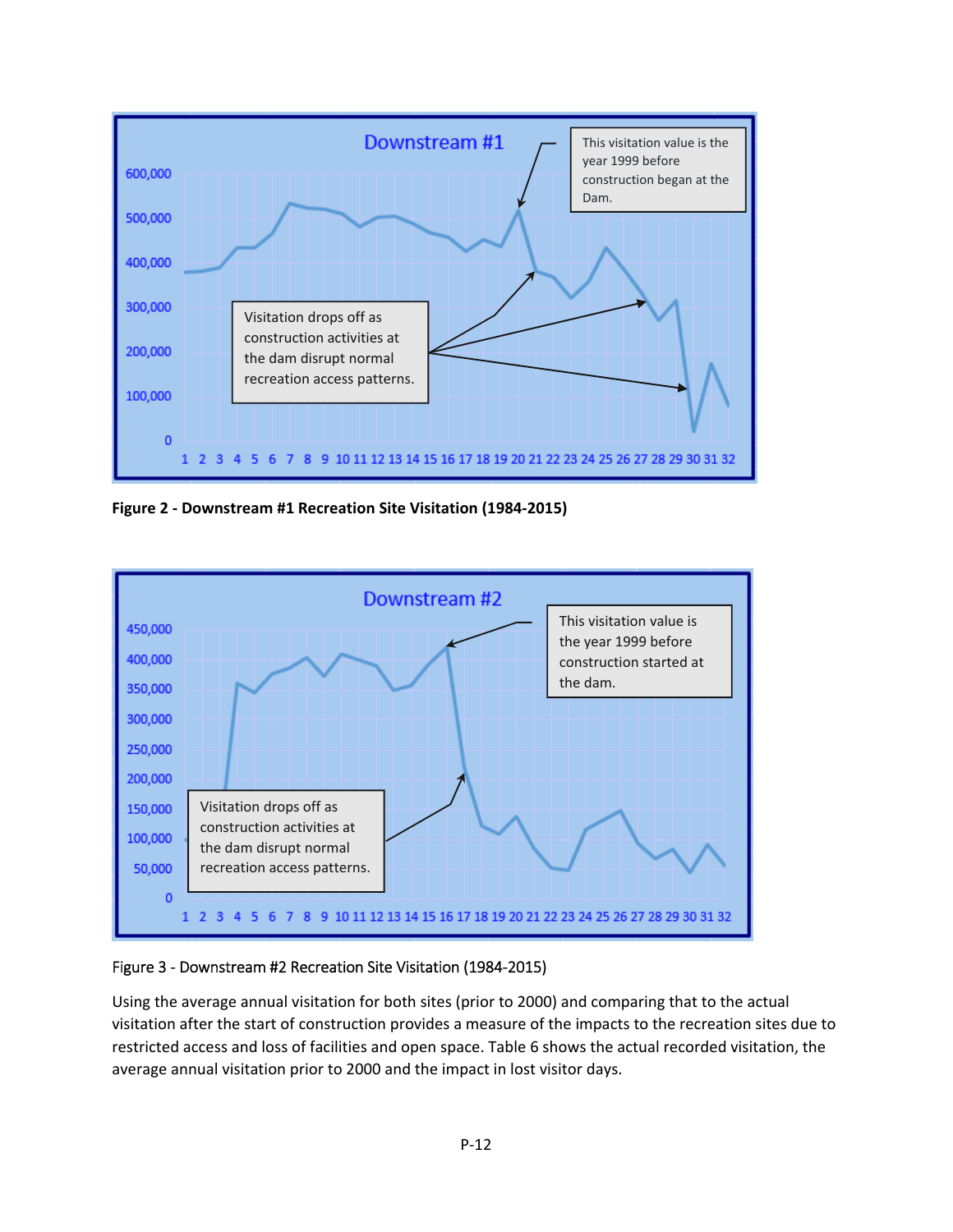|        | <b>Actual Annual Recorded</b> |           | Average Annual           |           | Lost Visitor Days Due to |           |                   |
|--------|-------------------------------|-----------|--------------------------|-----------|--------------------------|-----------|-------------------|
|        | Visitation                    |           | Visitation Prior to 2000 |           | Construction             |           | <b>Total Loss</b> |
| Year   | Site #1                       | Site #2   | Site #1                  | Site #2   | Site $# 1$               | Site #2   | both Sites        |
| 2000   | 428,420                       | 221,095   | 468,789                  | 329,975   | 40,369                   | 108,880   | 149,249           |
| 2001   | 453,032                       | 121,983   | 468,789                  | 329,975   | 15,757                   | 207,992   | 223,749           |
| 2002   | 439,008                       | 108,053   | 468,789                  | 329,975   | 29,781                   | 221,922   | 251,703           |
| 2003   | 519,030                       | 137,962   | 468,789                  | 329,975   | $-50,241$                | 192,013   | 141,772           |
| 2004   | 381,706                       | 85,930    | 468,789                  | 329,975   | 87,083                   | 244,045   | 331,128           |
| 2005   | 369,995                       | 52,110    | 468,789                  | 329,975   | 98,794                   | 277,865   | 376,659           |
| 2006   | 321,600                       | 47,403    | 468,789                  | 329,975   | 147,189                  | 282,572   | 429,761           |
| 2007   | 358,969                       | 117,270   | 468,789                  | 329,975   | 109,820                  | 212,705   | 322,525           |
| 2008   | 435,466                       | 133,029   | 468,789                  | 329,975   | 33,323                   | 196,946   | 230,269           |
| 2009   | 389,139                       | 147,720   | 468,789                  | 329,975   | 79,650                   | 182,255   | 261,905           |
| 2010   | 336,273                       | 92,377    | 468,789                  | 329,975   | 132,516                  | 237,598   | 370,114           |
| 2011   | 271,627                       | 67,583    | 468,789                  | 329,975   | 197,162                  | 262,392   | 459,554           |
| 2012   | 317,076                       | 83,984    | 468,789                  | 329,975   | 151,713                  | 245,991   | 397,704           |
| 2013   | 23,611                        | 44,533    | 468,789                  | 329,975   | 445,178                  | 285,442   | 730,620           |
| 2014   | 176,345                       | 91,214    | 468,789                  | 329,975   | 292,444                  | 238,761   | 531,205           |
| 2015   | 79,209                        | 56,657    | 468,789                  | 329,975   | 389,580                  | 273,318   | 662,898           |
| Totals | 5,301,506                     | 1,608,903 | 7,500,624                | 5,279,600 | 2,200,118                | 3,670,697 | 5,870,815         |

Table 6 - Estimated Impacts to Visitation (Sites #1 and #2) Due to Restricted Site Access

 As the table shows, total visitation losses to general recreation downstream of the dam since the year 2000 have been substantial (estimated 5.8 million visitor days lost between the year 2000 and 2015) and represents a 29.3% loss in visitor days at site #1 and a 69.5% loss in visitor days for site #2. Using a visitor day rate for general recreation of \$10.15 for Site #1 and a visitor day rate of \$9.45 for site #2, these losses have amounted to over \$22,331,198 for site #1 and \$34,688,087 for site #2. Opportunities to mitigate for those losses could include restoration of lost recreation facilities/resources at both Site #1 and Site #2 when construction of the Dam Safety Project features have been completed. Additional losses due to construction at the dam site are likely to occur through Phase 5 and any additional construction activities at the dam. Additional losses should be monitored by the District to determine what the full impact of losses might be in future years.

#### F. Recreation Sites Upstream of the Dam:

 As briefly described above and in other sections of the SEIS there is an array of recreation sites and facilities located adjacent to the conservation pool and upstream on New River and Bluestone River that satisfy a broad array of local and regional recreation needs and pursuits. Recreation sites located upstream of the dam include: Bluestone State Park, Marina, Bluestone River Launching Ramp (the "Pit"), Bertha Boat Launch and Camping Area, Bull Falls Camping Area, Mouth of Indian Creek Camping Area, Cedar Branch Recreation Area, Shanklin's Ferry Camping area and Glen Lyn Park. These sites generate a substantial part of total visitation to the project and account for the majority of recreation benefits associated with the project. There are other components of project visitation such as hunting whose pursuit on project lands does not necessarily require a visitor to enter a recreation site and be accounted for by vehicle‐actuated counters. Hunters may enter government property from an unlimited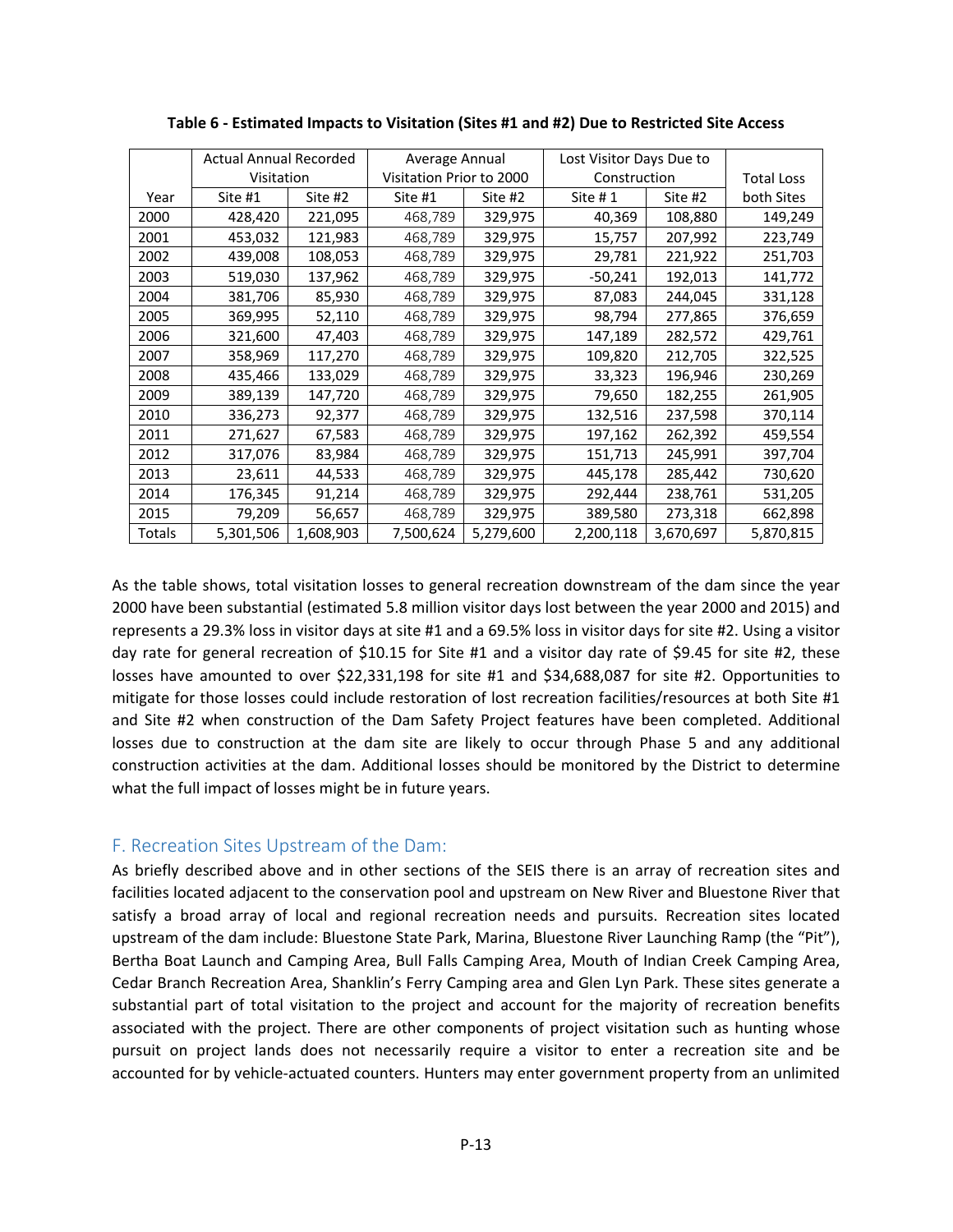number of locations along un‐fenced government property lines and legally take game without being accounted for in visitor day records.

 The sites named above (except for Glen Lyn Park) are operated and maintained by WVDNR through a license agreement with the Corps or as third‐party concessionaires (Marina operator). Under normal operations, several of these sites are inundated each year by higher pools associated with flooding events on New River. Fortunately, under normal operation of the dam with all 16 sluice gates available, the frequency of filling, elevations of pools and duration of inundation can be reduced to lessen impacts on recreation sites and natural resources that support the project's visual quality and attract recreationists. The current number of days out of each year when pool rises above elevation 1410 (conservation pool) as a result of flood storage is 18 days. Minimizing impacts due to inundation at these sites has supported the project's sustained visitor days since its initial operation.

 Loss of half of the 16 sluice gates during construction in the stilling basin (half of the stilling basin is being rehabilitated at a time) means that over a ten year construction period the dam will be operated to maintain pool levels using only 8 sluice gates. Given the size of the watershed above Bluestone Lake (4,565 square miles) and past variability of seasonal inflows into the pool, it is highly likely that pool levels in the lake will rise more frequently and for longer durations when being operated with 8 sluice gates. The current estimation of days when the lake would be above conservation pool elevation (1410) using just 8 sluice gates is 54 days for each of the ten years during construction. This change generally represents a three‐fold increase (18 days to 54 days) in number of days the lake elevation may be above the conservation pool elevation (1410).

 This combination of greater frequency of filling, higher pools and longer duration could have significant effects on recreation sites that are located near (with respect to pool elevation) the summer (1410) and winter (1406) pool elevations. Recreation sites described above are arranged along the shorelines of Bluestone Lake and banks of New River upstream of the extent of the summer pool. Those effects include total or partial inundation of recreation sites at various times of the year, increased lake shoreline and site erosion, deposition of water‐borne silt and woody debris, potential ice damages, temporary loss of facilities (bathrooms, potable water supply, drainage structures, and bridges) and adverse impacts to site vegetation.

 Higher pools in winter months would likely have less impact when vegetation is dormant (except for inundated evergreens and potential ice damage to tree trunks) than higher pools occurring in spring and summer. Added to the site downtime during inundation when no use can be permitted, each inundation episode at recreation sites will be followed by a period of maintenance to clear debris and silt and repair whatever facilities have been damaged by high water. This "clean‐up and repair" time could add several days to a week to the duration a recreation area would be closed (clean‐up time is determined by duration and depth of inundation) for public use each time the pool rises above a critical elevation during a projected ten year construction period.

 In order to determine the elevation and frequency of inundation for each recreation site, elevations for each recreation site were derived from detailed project mapping and estimates of percentage of site inundation leading to full closure were coordinated with BLN project staff and WVDNR (project lands licensee). In some cases a recreation area may not be inundated but the access road into the site or an access bridge over an inundated tributary may be blocked leading to site closure. In several cases the site camping area may not be inundated but the boat launching ramp (i.e. Bertha boat ramp and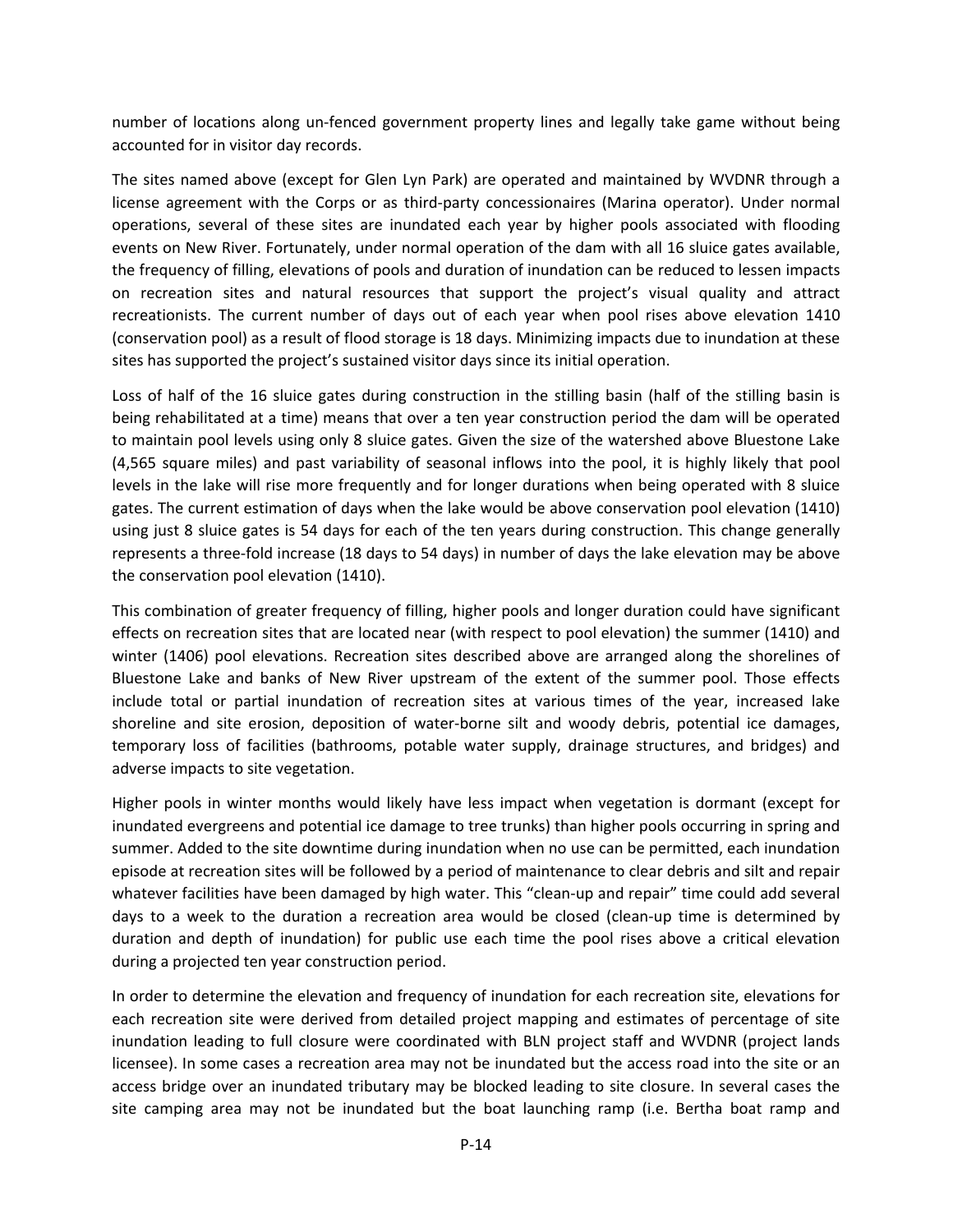campground) has been inundated to the extent that it is unsafe for launching. Although the site is available for camping use, some visitors may stay away due to loss of safe lake access. In this analysis, inundation of the campground (not just the boat ramp) was the trigger for accumulating visitor day losses.

 Annual lake elevation exceedance tables (monthly estimates) were generated by District H&H staff for the current condition (16 sluice gates operating) and projected condition (8 sluice gates operating) during the construction period. As an example, Figures 4 and 5 show elevation exceedance tables for the boat launching ramp located at the mouth of Bluestone River commonly referred to as the "Pit". Figure 1 shows the exceedance table when the dam is operating with all 16 sluice gates in operation and the red zone indicates when pool elevations have been historically above the recreation site elevation. Figure 2 shows the exceedance table when the dam would be operated with just 8 sluice gates and the red zone indicates when pool elevations would exceed the surface elevation of the recreation site.

 The two figures, when compared graphically (next page), show that for the "Pit" Launching Site the months of February through May during any year of the ten year construction period, when only 8 sluice gates are in operation, the risk of the site being inundated (red zones) are much greater – nearly three times greater during March (10% exceedance vs. 30% exceedance) than would be experienced under normal operating conditions. A similar seasonal pattern of exceedance (February through May) leading to site inundation is indicated for each upstream recreation site (with the exception of the Glen Lyn Park Site).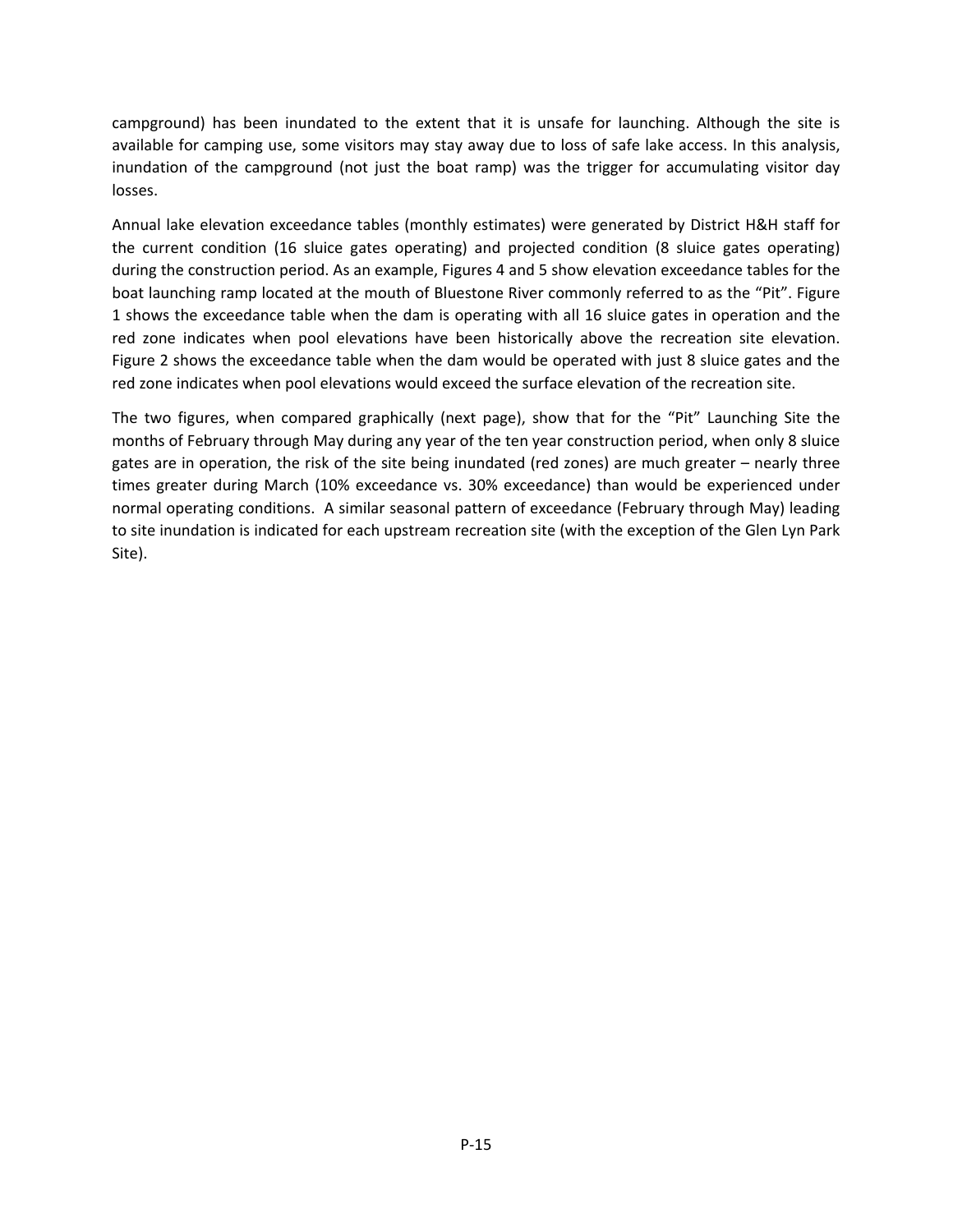| Pit launching area current risk - 16 sluice gates |       |       |            |       |       |       |                          |       |            |       |            |            |  |
|---------------------------------------------------|-------|-------|------------|-------|-------|-------|--------------------------|-------|------------|-------|------------|------------|--|
|                                                   |       |       |            |       |       |       | <b>Months</b>            |       |            |       |            |            |  |
| Exceedance                                        | Jan   | Feb   | <b>Mar</b> | Apr   | May   | Jun   | Jul                      | Aug   | <b>Sep</b> | Oct   | <b>Nov</b> | <b>Dec</b> |  |
| Interval                                          |       |       |            |       |       |       | <b>Elevation In Feet</b> |       |            |       |            |            |  |
| 0.1                                               | 1.491 | 1.478 | 1,488      | .503  | 1.450 | .449  | 1,421                    | 1,424 | 1.448      | 1,439 | 1.460      | 1.446      |  |
| 0.2                                               | 1.483 | 1.473 | 1.485      | 1.494 | 1.447 | 1.445 | 1.418                    | 1.418 | 1.442      | 1.431 | 1.451      | 1.444      |  |
| 0.5                                               | 1.466 | 1.466 | 1.479      | 1.479 | .435  | 1.428 | 1.412                    | 1.412 | .423       | 1.420 | 1.436      | 1.442      |  |
|                                                   | .446  | .446  | 1.470      | 1.459 | .425  | 1.417 | 1.411                    | 1.411 | .413       | 1.413 | 1.416      | 1,430      |  |
| $\overline{2}$                                    | 1.428 | 1,429 | 1,452      | 1.434 | 1.418 | 1,411 | 1.411                    | 1.411 | 1.411      | 1.411 | 1.412      | 1.417      |  |
| 5                                                 | 1.413 | 1.415 | 1.433      | 1.418 | 1,411 | 1.411 | 1.411                    | 1.411 | 1,411      | 1,411 | 1.411      | 1,411      |  |
| 10                                                | 1,410 | 1,410 | 1,415      | 1,411 | 1.411 | 1.411 | 1.411                    | 1.411 | 1,411      | 1.411 | 1,411      | 1,410      |  |
| 15                                                | 1.409 | 1.409 | 1.410      | 1.411 | 1.411 | 1,411 | 1.411                    | 1,411 | 1.411      | 1.411 | 1.411      | 1.409      |  |
| 20                                                | 1.408 | 1.408 | 1.409      | 1,411 | 1,411 | 1.411 | 1.411                    | 1.411 | 1,411      | 1.411 | 1.411      | 1.409      |  |
| 30                                                | 1,407 | 1.407 | 1.407      | 1.410 | 1.410 | 1,411 | 1,411                    | 1,411 | 1,411      | 1,410 | 1,410      | 1.408      |  |
| 40                                                | 1.407 | 1.407 | 1.407      | 1.410 | 1.410 | 1.410 | 1.410                    | 1.410 | 1.410      | 1.410 | 1,410      | 1.407      |  |
| 50                                                | 1.407 | 1.407 | 1.407      | 1.410 | 1,410 | 1,410 | 1.410                    | 1,410 | 1,410      | 1,410 | 1,410      | 1,407      |  |
| 60                                                | 1.406 | 1.406 | 1.407      | 1.410 | 1.410 | 1.410 | 1.410                    | 1.410 | 1.410      | 1.410 | 1,410      | 1.407      |  |
| 70                                                | 1.406 | 1.406 | 1.406      | 1.409 | 1,410 | 1,410 | 1,410                    | 1,410 | 1,410      | 1.410 | 1,409      | 1,406      |  |
| 80                                                | 1.406 | 1.406 | 1.406      | 1.408 | 1.409 | 1,409 | 1.409                    | 1.409 | 1.409      | 1.409 | 1.408      | 1.406      |  |
| 85                                                | 1.406 | 1.406 | 1.406      | 1.407 | 1.409 | 1,409 | 1.409                    | 1.409 | 1,409      | 1.409 | 1.407      | 1,406      |  |
| 90                                                | 1,406 | 1,406 | 1.406      | 1.406 | 1.409 | 1,408 | 1,409                    | 1,409 | 1,409      | 1,408 | 1,407      | 1.406      |  |
| 95                                                | 1.405 | 1.405 | 1.405      | 1.406 | 1.407 | 1.407 | 1.408                    | 1.408 | 1.408      | 1.405 | 1.404      | 1.404      |  |
| 98                                                | 1.402 | 1.404 | 1,404      | 1.402 | 1,402 | 1,402 | 1.404                    | 1,407 | 1,406      | 1.402 | 1,402      | 1.402      |  |
| 99                                                | 1.398 | 1.401 | 1.398      | 1.401 | 1.402 | 1.401 | 1.401                    | 1.401 | 1,402      | 1.399 | 1.401      | 1.401      |  |
| 99.5                                              | 1.397 | 1.398 | 1.396      | 1.401 | 1.401 | 1.401 | 1.400                    | 1.400 | 1.401      | 1.399 | 1.400      | 1.399      |  |
| 99.8                                              | 1,396 | 1.396 | 1.395      | 1,399 | 1.400 | 1,400 | 1,400                    | 1.399 | 1,400      | 1.398 | 1.399      | 1.398      |  |
| 99.9                                              | 1.396 | 1.396 | 1.395      | 1.399 | 1.400 | 1.400 | 1.399                    | 1.399 | 1.400      | 1.398 | 1.399      | 1.397      |  |

|                | Pit launching ramp area future risk - 8 sluice gates |       |            |            |       |       |                         |       |            |       |            |            |  |  |
|----------------|------------------------------------------------------|-------|------------|------------|-------|-------|-------------------------|-------|------------|-------|------------|------------|--|--|
|                |                                                      |       |            |            |       |       | <b>Months</b>           |       |            |       |            |            |  |  |
| Exceedance     | Jan                                                  | Feb   | <b>Mar</b> | <b>Apr</b> | May   | Jun   | Jul                     | Aug   | <b>Sep</b> | Oct   | <b>Nov</b> | <b>Dec</b> |  |  |
| Interval       |                                                      |       |            |            |       |       | <b>Elevation (Feet)</b> |       |            |       |            |            |  |  |
| 0.1            | 1.494                                                | 1.483 | .499       | 1.501      | 1.475 | 1.464 | 1.435                   | .437  | 1.452      | 1.455 | 1.469      | 1.454      |  |  |
| 0.2            | 1.485                                                | 1,478 | 1.493      | .493       | 1,463 | 1.460 | 1.432                   | .431  | 1.449      | 1.449 | 1.467      | 1.450      |  |  |
| 0.5            | 1.470                                                | 1.476 | 1.485      | 1,490      | 1,457 | 1.456 | 1,427                   | .423  | 1.441      | 1.442 | 1.456      | 1.445      |  |  |
|                | 1.463                                                | 1.470 | 1.481      | 1,479      | 1,452 | 1.441 | 1.416                   | .418  | 1.431      | 1.436 | 1.436      | 1,438      |  |  |
| $\overline{2}$ | 1.441                                                | 1.451 | 1.468      | 1.459      | 1.439 | 1.432 | 1.410                   | 1.410 | 1.415      | 1.420 | 1.421      | 1,429      |  |  |
| 5              | 1.425                                                | 1.437 | 1.457      | .444       | 1.427 | 1.416 | 1.410                   | 1.410 | 1.410      | 1.411 | .413       | 1.419      |  |  |
| 10             | 1.415                                                | 1.425 | .440       | .430       | 1.417 | 1.410 | 1.410                   | 1.410 | 1.410      | 1.410 | 1.410      | 1.412      |  |  |
| 15             | 1.411                                                | 1.419 | 1.427      | 1.423      | 1.412 | 1.410 | 1.410                   | 1.410 | 1.410      | 1.410 | 1.410      | 1,408      |  |  |
| 20             | 1.408                                                | 1.414 | ,420       | 417        | 1.410 | 1.410 | 1.410                   | 1.410 | 1.410      | 1.410 | 1.410      | 1.406      |  |  |
| 30             | 1.406                                                | 1.408 | .412       | 1.410      | 1.410 | 1.410 | 1.410                   | 1.410 | 1.410      | 1.410 | 1.410      | 1,406      |  |  |
| 40             | 1.406                                                | 1.406 | 1.408      | 1.410      | 1.410 | 1.410 | 1.410                   | 1.410 | 1.410      | 1.410 | 1.410      | 1.406      |  |  |
| 50             | 1,406                                                | 1.406 | 1.406      | 1.410      | 1.410 | 1.410 | 1.410                   | 1.410 | 1.410      | 1.410 | 1.410      | 1.406      |  |  |
| 60             | 1,406                                                | 1.406 | 1.406      | 1.410      | 1.410 | 1.410 | 1.410                   | 1.410 | 1.410      | 1,410 | 1.410      | 1,406      |  |  |
| 70             | 1.406                                                | 1.406 | 1.406      | 1,410      | 1.410 | 1,410 | 1.410                   | 1.410 | 1.410      | 1.410 | 1.410      | 1,406      |  |  |
| 80             | 1.406                                                | 1.406 | 1.406      | 1.409      | 1.410 | 1.410 | 1.410                   | 1.410 | 1.410      | 1.410 | 1.410      | 1.406      |  |  |
| 85             | 1.406                                                | 1.406 | 1.406      | 1.408      | 1.410 | 1.410 | 1.410                   | 1.410 | 1.410      | 1.410 | 1.410      | 1.406      |  |  |
| 90             | 1.406                                                | 1.406 | 1.406      | 1,408      | 1.410 | 1.410 | 1.410                   | 1,410 | 1.410      | 1.410 | 1.410      | 1,406      |  |  |
| 95             | 1.406                                                | 1.406 | 1.406      | 1.407      | 1.410 | 1.410 | 1.410                   | 1.410 | 1.410      | 1.410 | 1.410      | 1.406      |  |  |
| 98             | 1.406                                                | 1.406 | 1.406      | 1.406      | 1,410 | 1.410 | 1.410                   | 1.410 | 1.410      | 1.410 | 1.406      | 1,406      |  |  |
| 99             | 1.406                                                | 1.406 | 1,406      | 1,406      | 1.410 | 1.410 | 1.410                   | 1.410 | 1.410      | 1.410 | 1.406      | 1.406      |  |  |
| 99.5           | 1.406                                                | 1.406 | 1.406      | 1.406      | 1.410 | 1.410 | 1.410                   | 1.410 | 1.410      | 1,410 | 1.406      | 1,406      |  |  |
| 99.8           | 1,405                                                | 1,405 | 1.404      | 1.406      | 1.410 | 1.410 | 1.410                   | 1.410 | 1.410      | 1.410 | 1,406      | 1,402      |  |  |
| 99.9           | 1.404                                                | 1.402 | 1.404      | 1.404      | 1.404 | 1.409 | 1.407                   | 1.409 | 1.406      | 1.409 | 1.401      | 1,400      |  |  |

Figure 4 - Inundation Risk at the Pit Launching Site with 16 sluice Figure 5 - Inundation Risk at the Pit Launching Site with 8 sluice **gates operating gates operating**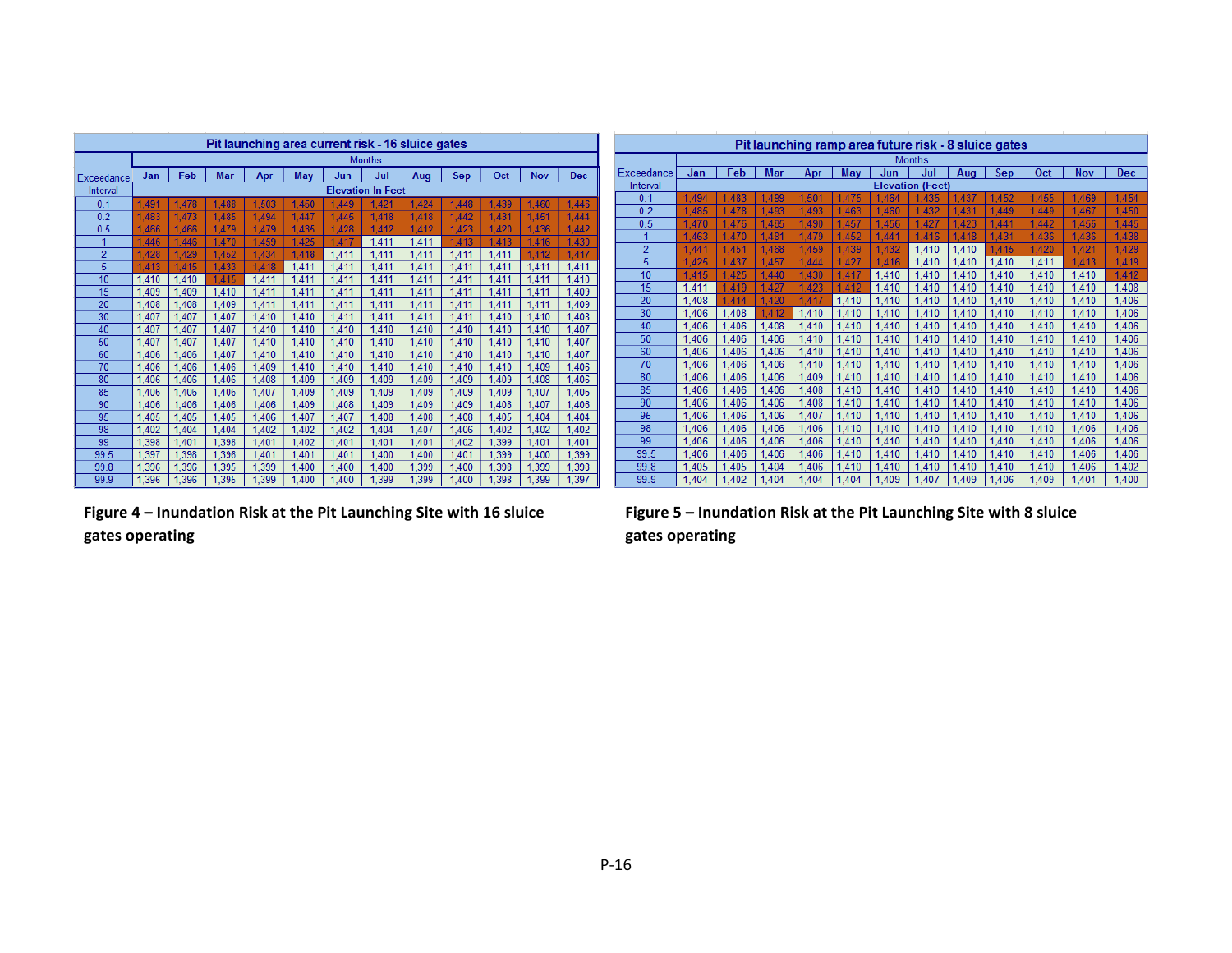Data from these tables was matched with known elevations at various upstream recreation sites to determine the frequency at which higher pools would inundate sites or access roads resulting in site closures. Comparison of existing conditions with projected conditions indicated the expected number of days for each month that each recreation site would be inundated due to changes in dam operation. Additional days were added to each of those months showing the greatest frequency and depth of inundation (spring months) to account for increased future maintenance (clearing debris and silt and making necessary repairs) to restore sites for public use. The resulting days of lost annual use were projected for the ten years of construction and applied to daily use rates for each recreation site. Table 6 shows results of this analysis. Yellow highlighted cells were used for calculations in Table 7 below.

| Recreation<br><b>Sites</b>             | Jan            | Feb                 | Mar            | Apr           | May    | Jun    | Jul                                                                                                | Aug            | Sept   | Oct    | Nov          | Dec                 |
|----------------------------------------|----------------|---------------------|----------------|---------------|--------|--------|----------------------------------------------------------------------------------------------------|----------------|--------|--------|--------------|---------------------|
| Launching<br>Ramp "Pit"                |                |                     |                |               |        |        |                                                                                                    |                |        |        |              |                     |
| Mean Annual<br>Use                     | 2,263          | 2,212               | 5,549          | 6,720         | 7,936  | 9,480  | 12,338                                                                                             | 9,145          | 5,760  | 5,766  | 4,495        | 3,069               |
| Daily Use                              | 73             | 89                  | 179            | 224           | 256    | 316    | 398                                                                                                | 295            | 192    | 186    | 145          | 99                  |
| Days site<br>inundated/yr <sup>6</sup> | 4.1            | 6.6                 | 7.2            | 7.0           | 4.1    | 1.5    | .31                                                                                                | .31            | .6     | .62    | 1.5          | 1.55                |
| Total days site<br>lost for 10 yrs.    | 41.0           | 66.0                | 72.0           | 70.0          | 41.0   | 15.0   | 3.1                                                                                                | 3.1            | 6.0    | 6.2    | 15.0         | 15.5                |
| Total use loss<br>for 10yrs            | 2,976          | 5,903               | 12,894         | <b>15,695</b> | 10,476 | 4,733  | 1,234                                                                                              | 915            | 1,155  | 1,153  | 2,168        | 1,528               |
| Marina                                 |                |                     |                |               |        |        | The marina is only operated between April 15 <sup>th</sup> and October 15 <sup>th</sup> each year. |                |        |        |              |                     |
| Mean Annual<br>Use                     | $\mathbf{O}$   | $\mathbf 0$         | $\Omega$       | 3,000         | 7,936  | 9,480  | 12,338                                                                                             | 9,145          | 5,760  | 1,860  | $\mathbf{0}$ | $\mathbf 0$         |
| Daily Use                              | 0              | $\mathsf{O}\xspace$ | 0              | 100           | 256    | 316    | 398                                                                                                | 295            | 192    | 60     | 0            | $\mathsf{O}\xspace$ |
| Days site<br>inundated/yr.             | 0              | $\Omega$            | $\overline{0}$ | 7.0           | 4.1    | 1.5    | .31                                                                                                | .31            | .31    | .62    | 0            | $\overline{0}$      |
| Total days site<br>lost for 10 yrs.    | $\overline{0}$ | $\mathbf{O}$        | $\overline{0}$ | 70.0          | 41.0   | 15.0   | 3.1                                                                                                | 3.1            | 3.1    | 6.2    | $\mathbf{O}$ | $\mathsf{O}\xspace$ |
| Total use loss<br>for 10yrs            | $\overline{0}$ | $\overline{0}$      | $\overline{0}$ | 7,000         | 10,476 | 4,733  | 1,234                                                                                              | 915            | 597    | 372    | $\mathbf{O}$ | $\overline{0}$      |
| Bertha                                 |                |                     |                |               |        |        |                                                                                                    |                |        |        |              |                     |
| Mean Annual<br>Use                     | 1,133          | 1,205               | 2,354          | 6,548         | 9,870  | 11,276 | 12,309                                                                                             | 9,680          | 5,702  | 5,573  | 3,076        | 2,227               |
| Daily Use                              | 37             | 43                  | 76             | 218           | 318    | 376    | 397                                                                                                | 312            | 190    | 99     | 74           | 48                  |
| Days site<br>inundated/yr.             | .62            | 2.4                 | 4.1            | 4.0           | 1.62   | 1.6    | .06                                                                                                | .06            | .30    | .31    | .30          | .31                 |
| Total days site<br>lost for 10 yrs.    | 6.2            | 24.0                | 41.0           | 40.0          | 16.2   | 16.0   | .62                                                                                                | .62            | 3.0    | 3.1    | 3.0          | 3.1                 |
| Total use loss<br>for 10yrs            | 227            | 1,033               | 3,114          | 8,730         | 5,158  | 6,014  | 246                                                                                                | 193            | 570    | 308    | 222          | 150                 |
| <b>Bluestone State</b>                 |                |                     |                |               |        |        |                                                                                                    |                |        |        |              |                     |
| Park                                   |                |                     |                |               |        |        |                                                                                                    |                |        |        |              |                     |
| Mean Annual<br>Use                     | 3,763          | 4,445               | 9,217          | 12,266        | 15,813 | 18,902 | 24,700                                                                                             | 18,322         | 11,575 | 10,305 | 7,096        | 5,065               |
| Daily Use                              | 122            | 149                 | 297            | 408           | 511    | 631    | 796                                                                                                | 591            | 385    | 332    | 241          | 164                 |
| Days site                              | .31            | 1.56                | 2.55           | 2.5           | 1.31   | 1.15   | $\mathbf{0}$                                                                                       | $\overline{0}$ | .06    | .16    | .15          | .15                 |

 **Table 7 ‐ Estimated Days Lost due to Inundation of Recreation Sites<sup>5</sup>**

Estimation of total recreation use losses over 10 years may not match due to rounding of decimal figures. <sup>5</sup> Estimation of total recreation use losses over 10 years may not match due to rounding of decimal figures.<br><sup>6</sup> Days lost per year are based upon annual pool exceedance interval tables for each recreation site.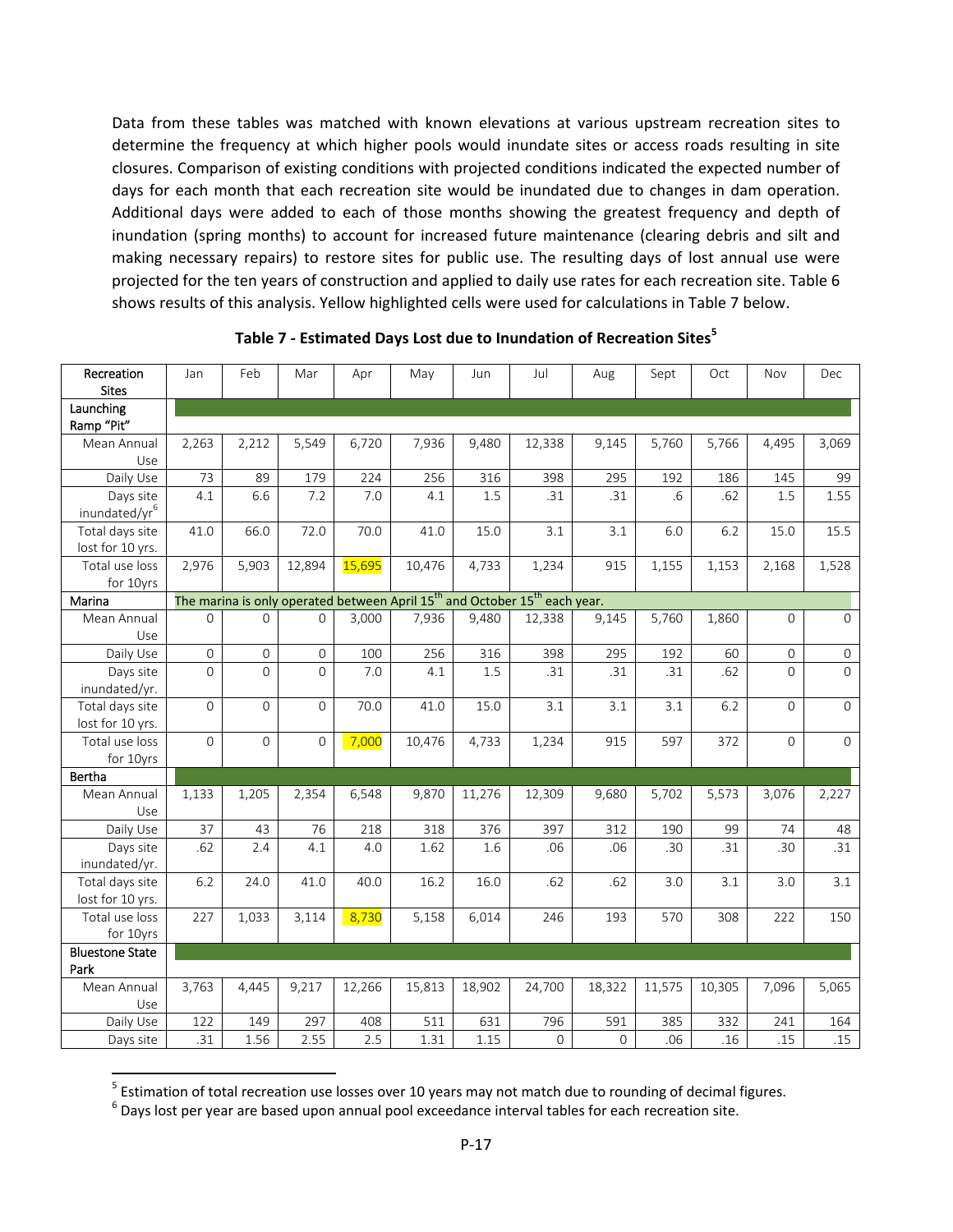| inundated/yr.               |             |                     |                |                |                                                                                                                         |              |                     |                |                |                |              |                     |
|-----------------------------|-------------|---------------------|----------------|----------------|-------------------------------------------------------------------------------------------------------------------------|--------------|---------------------|----------------|----------------|----------------|--------------|---------------------|
|                             |             |                     |                |                |                                                                                                                         |              |                     |                |                |                |              |                     |
| Total days site             | 3.1         | 15.6                | 25.5           | 25.0           | 13.1                                                                                                                    | 11.5         | $\mathbf 0$         | $\mathbf{0}$   | .6             | 1.55           | 1.5          | 1.5                 |
| lost for 10 yrs.            |             |                     |                |                |                                                                                                                         |              |                     |                |                |                |              |                     |
| Total use loss              | 379         | 2,322               | 7,578          | 10,211         | 6,695                                                                                                                   | 7,257        | $\mathbf 0$         | $\overline{0}$ | 231            | 515            | 361          | 246                 |
| for 10yrs                   |             |                     |                |                |                                                                                                                         |              |                     |                |                |                |              |                     |
| Bluestone Con.              |             |                     |                |                | The Bluestone Conference Center is located at an elevation above the Bluestone Lake pool levels such that no facilities |              |                     |                |                |                |              |                     |
| Center                      |             |                     |                |                | would be inundated or effected by the pool rises.                                                                       |              |                     |                |                |                |              |                     |
| Mean Annual                 | 748         | 857                 | 1,710          | 5,044          | 8,362                                                                                                                   | 9,216        | 10,523              | 8,131          | 4,257          | 4,502          | 2,526        | 1,689               |
| Use                         |             |                     |                |                |                                                                                                                         |              |                     |                |                |                |              |                     |
| Daily Use                   | 24          | 31                  | 55             | 162            | 269                                                                                                                     | 307          | 339                 | 262            | 142            | 145            | 84           | 54                  |
| Days site                   | $\Omega$    | $\overline{O}$      | $\mathbf 0$    | $\overline{0}$ | $\mathbf{O}$                                                                                                            | $\mathbf{0}$ | $\overline{0}$      | $\mathbf{0}$   | $\mathbf 0$    | $\mathbf 0$    | $\Omega$     | $\mathbf{O}$        |
| inundated/yr.               |             |                     |                |                |                                                                                                                         |              |                     |                |                |                |              |                     |
| Total days site             | $\mathbf 0$ | $\mathbf 0$         | $\mathbf{0}$   | $\overline{0}$ | $\mathbf{0}$                                                                                                            | $\mathbf{0}$ | $\mathbf{0}$        | $\mathbf{0}$   | $\mathbf{O}$   | $\mathbf{O}$   | $\mathbf{0}$ | $\mathbf{O}$        |
| lost for 10 yrs.            |             |                     |                |                |                                                                                                                         |              |                     |                |                |                |              |                     |
| Total use loss              | $\mathbf 0$ | $\overline{0}$      | $\overline{0}$ | $\overline{0}$ | $\mathbf 0$                                                                                                             | $\mathbf{0}$ | $\mathbf{0}$        | $\mathbf 0$    | $\overline{0}$ | $\overline{0}$ | $\mathbf{0}$ | $\mathbf 0$         |
| for 10yrs                   |             |                     |                |                |                                                                                                                         |              |                     |                |                |                |              |                     |
| <b>Bull Falls</b>           |             |                     |                |                |                                                                                                                         |              |                     |                |                |                |              |                     |
| Mean Annual                 | 794         | 792                 | 1,568          | 4,463          | 6,551                                                                                                                   | 7,056        | 7,912               | 6,366          | 3,487          | 3,647          | 2,162        | 1,587               |
| Use                         |             |                     |                |                |                                                                                                                         |              |                     |                |                |                |              |                     |
| Daily Use                   | 26          | 28                  | 51             | 149            | 211                                                                                                                     | 235          | 255                 | 205            | 116            | 70             | 53           | 33                  |
| Days site                   | 2.55        | 3.8                 | 7.2            | 5.5            | 2.55                                                                                                                    | .6           | .16                 | .16            | .3             | .62            | .60          | 1.55                |
| inundated/yr.               |             |                     |                |                |                                                                                                                         |              |                     |                |                |                |              |                     |
| Total days site             | 25.5        | 38.0                | 72.0           | 55.0           | 25.5                                                                                                                    | 6.0          | 1.55                | 1.55           | 3.0            | 6.2            | 6.0          | 15.5                |
| lost for 10 yrs.            |             |                     |                |                |                                                                                                                         |              |                     |                |                |                |              |                     |
| Total use loss              | 653         | 1,075               | 3,641          | 8,182          | 5,389                                                                                                                   | 1,411        | 395                 | 318            | 349            | 432            | 317          | 510                 |
| for 10yrs                   |             |                     |                |                |                                                                                                                         |              |                     |                |                |                |              |                     |
| Cedar Branch                |             |                     |                |                |                                                                                                                         |              |                     |                |                |                |              |                     |
| Mean Annual                 | 1,008       | 936                 | 1,699          | 4,729          | 7,381                                                                                                                   | 8,300        | 8,883               | 6,846          | 3,374          | 2,162          | 1,587        | 1,021               |
| Use                         |             |                     |                |                |                                                                                                                         |              |                     |                |                |                |              |                     |
| Daily Use                   | 33          | 33                  | 55             | 158            | 238                                                                                                                     | 277          | 287                 | 221            | 112            | 70             | 53           | 35                  |
| Days site                   | 1.62        | 2.4                 | 4.1            | 2.5            | 1.62                                                                                                                    | .30          | .03                 | .03            | .15            | .31            | .30          | .31                 |
| inundated/yr.               |             |                     |                |                |                                                                                                                         |              |                     |                |                |                |              |                     |
| Total days site             | 16.2        | 24.0                | 41.0           | 25.0           | 16.2                                                                                                                    | 3.0          | .3                  | .31            | 1.5            | 3.1            | 3.0          | 3.1                 |
| lost for 10 yrs.            |             |                     |                |                |                                                                                                                         |              |                     |                |                |                |              |                     |
| Total use loss              | 527         | 803                 | 2,248          | 3,941          | 3,857                                                                                                                   | 830          | 86                  | 68             | 169            | 217            | 158          | 109                 |
| for 10yrs                   |             |                     |                |                |                                                                                                                         |              |                     |                |                |                |              |                     |
| Mouth of                    |             |                     |                |                |                                                                                                                         |              |                     |                |                |                |              |                     |
| <b>Indian Creek</b>         |             |                     |                |                |                                                                                                                         |              |                     |                |                |                |              |                     |
| Mean Annual                 | 2,212       | 2,539               | 4,843          | 12,983         | 19,977                                                                                                                  | 23,046       | 24,267              | 19,112         | 9,812          | 11,025         | 6,354        | 4,289               |
| Use                         |             |                     |                |                |                                                                                                                         |              |                     |                |                |                |              |                     |
| Daily Use                   | 71          | 91                  | 156            | 433            | 644                                                                                                                     | 768          | 789                 | 617            | 327            | 205            | 143          | 86                  |
| Days site                   | 4.1         | 6.6                 | 7.2            | 7.0            | 4.1                                                                                                                     | 1.5          | .31                 | .31            | .60            | .62            | .60          | 1.55                |
| inundated/yr.               |             |                     |                |                |                                                                                                                         |              |                     |                |                |                |              |                     |
| Total days site             | 41.0        | 66.0                | 72.0           | 70.0           | 41.0                                                                                                                    | 15.0         | 3.1                 | 3.1            | 6.0            | $6.2\,$        | 6.0          | 15.5                |
| lost for 10 yrs.            |             |                     |                |                |                                                                                                                         |              |                     |                |                |                |              |                     |
| Total use loss              | 2,925       | $\overline{5}$ ,985 | 11,248         | 30,293         | 26,422                                                                                                                  | 11,523       | 2,446               | 1,911          | 1,962          | 1,271          | 857          | 1,332               |
| for 10yrs                   |             |                     |                |                |                                                                                                                         |              |                     |                |                |                |              |                     |
| Shanklin's Ferry            |             |                     |                |                |                                                                                                                         |              |                     |                |                |                |              |                     |
| Mean Annual                 | 1,191       | 1,226               | 2,454          | 6,897          | 10,367                                                                                                                  | 12,177       | 13,530              | 10,392         | 4,860          | 5,844          | 3,234        | 2,257               |
| Use                         |             |                     |                |                |                                                                                                                         |              |                     |                |                |                |              |                     |
| Daily Use                   | 38          | 44                  | 79             | 230            | 334                                                                                                                     | 406          | 436                 | 335            | 162            | 104            | 75           | 50                  |
| Days site                   | 1.31        | 1.28                | 2.55           | 1.6            | 1.15                                                                                                                    | .06          | $\mathsf{O}\xspace$ | $\mathbf{0}$   | $\mathbf{O}$   | 0              | .06          | $\mathbf 0$         |
| inundated/yr.               |             |                     |                |                |                                                                                                                         |              |                     |                |                |                |              |                     |
| Total days site             | 13.1        | 12.8                | 25.5           | 16.0           | $11.5\,$                                                                                                                | .6           | 0                   | 0              | 0              | 0              | .60          | $\mathsf{O}\xspace$ |
| lost for 10 yrs.            |             |                     |                |                |                                                                                                                         |              |                     |                |                |                |              |                     |
| Total use loss<br>for 10yrs | 503         | 561                 | 2,019          | 3,679          | 3,846                                                                                                                   | 244          | 0                   | 0              | 0              | 0              | 45           | $\mathsf{O}\xspace$ |
|                             |             |                     |                |                |                                                                                                                         |              |                     |                |                |                |              |                     |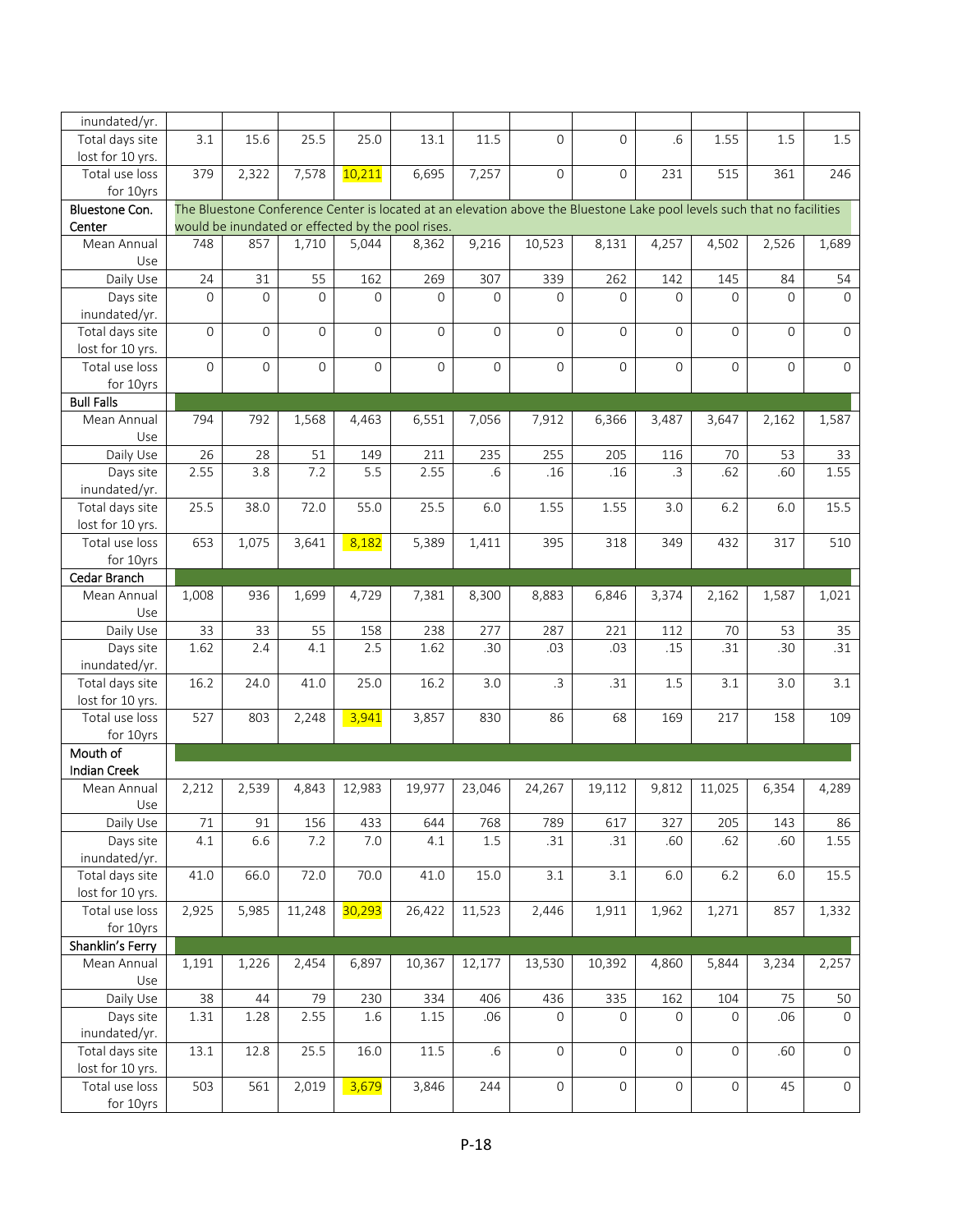| Glen Lyn Park                       |       | Glen Lyn Park boat ramp is located at elevation 1506 and all day use recreation facilities are located above that<br>elevation; no anticipated pool rises due to construction approach that 1506 elevation. |       |          |        |        |        |        |        |        |       |          |
|-------------------------------------|-------|-------------------------------------------------------------------------------------------------------------------------------------------------------------------------------------------------------------|-------|----------|--------|--------|--------|--------|--------|--------|-------|----------|
| Mean Annual<br>Use                  | 3.375 | 3.751                                                                                                                                                                                                       | 7,270 | 20,563   | 33.686 | 36.533 | 39.485 | 30.679 | 14,769 | 17,402 | 8,773 | 5,893    |
| Daily Use                           | 109   | 134                                                                                                                                                                                                         | 235   | 685      | 1087   | 1218   | 1274   | 990    | 492    | 283    | 196   | 130      |
| Days site<br>inundated/yr.          | 0     |                                                                                                                                                                                                             |       |          |        |        |        |        |        |        |       | $\Omega$ |
| Total days site<br>lost for 10 yrs. | O     |                                                                                                                                                                                                             | 0     | $\Omega$ |        |        |        |        | 0      |        |       | $\Omega$ |
| Total use loss<br>for 10yrs         | 0     |                                                                                                                                                                                                             | 0     |          |        |        |        |        | 0      |        |       | $\Omega$ |

 Generally speaking the impact of losing 8 sluice gates for maintaining lake pool levels appears to be greatest at upstream sites in late winter through spring months (February – May) when the recreation season is normally just beginning (an adverse impact on vegetation resources that support the visual quality of the recreation resource – see below). Fortunately, forecasted inundation impacts appear to subside during the height of the summer recreation season (June – August) for those same sites. Likewise, impacts are greatest at recreation sites whose ground surface elevations are relatively close to summer (1410) and winter (1406) pool elevations and whose location is immediately on the lake shoreline. Due to its location far upstream from the dam, Glen Lyn Park recreation site is not impacted by any inundation scenarios shown in the pool exceedance tables. Similarly, due to its location far from the dam and on New River, Shanklin's Ferry isn't affected as much by projected inundation as other sites in the pool area.

 Increases in inundation frequency and duration at upstream recreation sites do result in losses to recreation use and project benefits at the project. Using daily visitation figures at each recreation site (see Table 5 above) and estimated days of inundation from elevation exceedance figures above, losses to recreation visitor days can be derived and evaluated. Percent of visitation by use types (general recreation vs. hunting and fishing) were estimated for each recreation site by month based upon observations of those visitors and past use surveys. Intuitively, visitation and uses change at sites based upon weather conditions (seasonal air and water temperatures), hunting and fishing seasons, and annual vacation times (school summer vacation). It was assumed during the evaluation of potential future visitor day losses that the current monthly distributions of use (general recreation versus hunting and fishing) for each recreation site would remain similar during the ten year construction period.

 As an example of the recreation loss calculation, Table 8 shows one month (April) of twelve months that were analyzed for each recreation area. Daily site use figures (column A) were extracted from Table 7 (yellow highlighted cells) and were projected over the ten year construction period to arrive at total expected use (column B). The days recreation sites were lost per year due to higher pool elevations were extracted from Figure 2 for each month (column C) and projected over the same ten year period (column D). Visitor days lost over ten years (column E) were distributed by percentage between expected use types (general recreation (column G) and hunting and fishing (column J) thus arriving at visitor days lost by use type and benefits foregone (columns H and K). Visitor days lost were also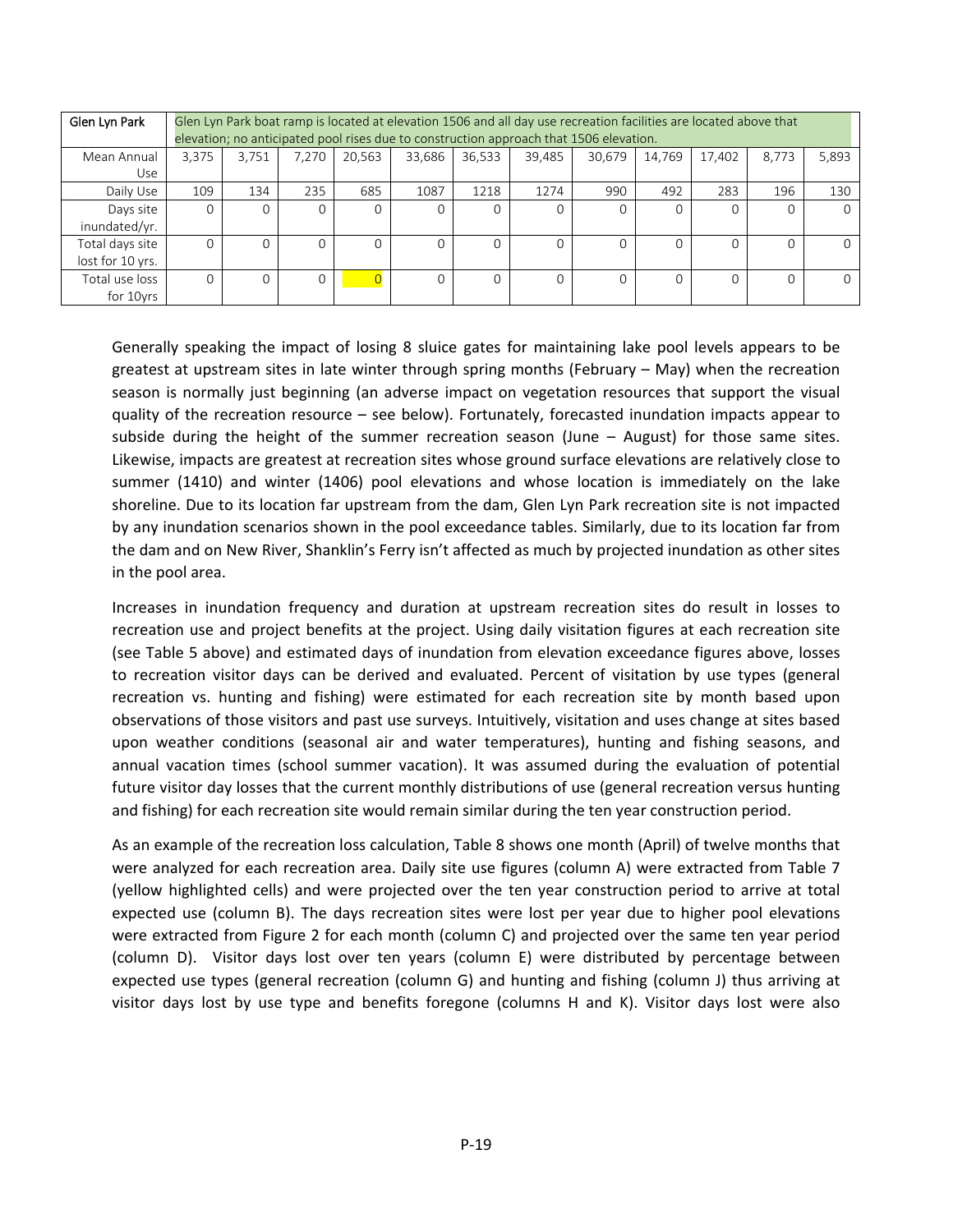deducted from expected use (column B) without pool raises to arrive at the modified total use figures in column F. Modified levels of expected site use over ten years by use type are shown in columns I and L.<sup>7</sup>

|                                        |         | April             |           |                 |          |           |           |                 |                 |    |                 |                   |
|----------------------------------------|---------|-------------------|-----------|-----------------|----------|-----------|-----------|-----------------|-----------------|----|-----------------|-------------------|
|                                        | A       | B.                | c         | D               | E        | F         | G         | н               |                 | J  | K.              | L                 |
|                                        |         |                   | Days site |                 | User     |           |           |                 |                 |    |                 |                   |
|                                        |         | 10 years          | lost/vr   | Days            | days     | Modified  |           |                 | Recreation      |    |                 | <b>Recreation</b> |
|                                        | Daily   | visitation        | due to    | site lost llost |          | total use |           |                 | site use by     |    |                 | site use by       |
|                                        | site    | over 3,652 higher |           | over 10         | over 10  | over 10   |           | <b>Benefits</b> | type for        |    | <b>Benefits</b> | type for          |
| <b>Bluestone Lake Recreation Sites</b> | use     | days              | pools     | years           | vears    | vears     | <b>GR</b> | foregone        | 10-years        | HF | foregone        | 10-years          |
| PIT BOAT LAUNCH RAMP                   | 224.2   | 818,850           | 7.0       | 70.0            | 15,695   | 803,155   | 0.4       | \$56,378        | $321,262$ 0.6   |    | \$93,231        | 481,893           |
|                                        |         |                   |           |                 |          |           |           |                 |                 |    |                 |                   |
| <b>MARINA</b>                          | 100.0   | 365,200           | 7.0       | 70.0            | 7,000    | 358,200   | 0.4       | \$25,144        | 143,280 0.6     |    | \$41,580        | 214,920           |
|                                        |         |                   |           |                 |          |           |           |                 |                 |    |                 |                   |
| <b>BERTHA</b>                          | 218.3   | 797,093           | 4.0       | 40.0            | 8,730    | 788,362   | 0.4       | \$31,360        | $315,345$ 0.6   |    | \$51,859        | 473,017           |
|                                        |         |                   |           |                 |          |           |           |                 |                 |    |                 |                   |
| <b>BLUESTONE STATE PARK</b>            | 408.4   | 1,491,621         | 2.50      | 25.00           | 10,211   | 1,481,410 | 0.5       | \$45,847        | 740,705 0.5     |    | \$50,544        | 740,705           |
|                                        |         |                   |           |                 |          |           |           |                 |                 |    |                 |                   |
| <b>BULL FALLS</b>                      | 148.8   | 543,259           | 5.50      | 55.00           | 8,182    | 535,078   | 0.4       | \$29,388        | 214,031 0.6     |    | \$48,599        | 321,047           |
|                                        |         |                   |           |                 |          |           |           |                 |                 |    |                 |                   |
| <b>CEDAR BRANCH</b>                    | 157.6   | 575,640           | 2.50      | 25.00           | 3,941    | 571,699   | 0.4       | \$14,155        | $228,680$ 0.6   |    | \$23,407        | 343,020           |
|                                        |         |                   |           |                 |          |           |           |                 |                 |    |                 |                   |
| <b>MOUTH OF INDIAN CREEK</b>           | 432.8   | 1,580,449         | 7.00      | 70.00           | 30,293   | 1,550,156 | 0.5       | \$136,017       | 775,078 0.5     |    | \$149,952       | 775,078           |
|                                        |         |                   |           |                 |          |           |           |                 |                 |    |                 |                   |
| <b>SHANKLIN'S FERRY</b>                | 229.9   | 839,652           | 1.60      | 16.00           | 3,679    | 835,973   | 0.4       | \$13,214        | 334,389 0.6     |    | \$21,851        | 501,584           |
|                                        |         |                   |           |                 |          |           |           |                 |                 |    |                 |                   |
| <b>TOWN PARK - GLEN LYN</b>            | 685.4   | 2,503,188         | 0.00      | 0.00            | $\Omega$ | 2,503,188 | 0.5       | $ $ SO          | $1,251,594$ 0.5 |    | \$0             | 1,251,594         |
|                                        | 2,605.4 | 9,514,952         | 37.1      | 371.0           | 87,731   | 9,427,221 |           | \$351,503       | 4,324,364       |    | \$481,023       | 5,102,857         |

Table 8 - Example of Expected Value of Recreation Benefits Foregone During Phase 5 Construction<sup>8</sup>

 Unit day values developed by PDT members using the appropriate USACE guidance discussed above were used to estimate benefits foregone due to occurrence of higher and more frequent pools. Those unit day values were <mark>\$9.90</mark> for hunting and fishing use days and <mark>\$8.98</mark> for general recreation use days (picnicking, camping, sightseeing, hiking, boating, etc.). Comparing visitor day values lost with current use values arrived at an estimated total visitor day loss of 292,682 visitors over ten years. Those visitor days are valued at \$2,759,293. Table 9 shows visitors days lost and benefits foregone by recreation site.

| <b>Recreation Sites</b>     | <b>Estimated Visitor Days Lost -</b> | <b>Estimated Recreation Benefits</b> |  |  |
|-----------------------------|--------------------------------------|--------------------------------------|--|--|
|                             | <b>Ten Years</b>                     | Foregone - Ten Years                 |  |  |
| Pit Boat Launching Site     | 60,832                               | \$578,704                            |  |  |
| Marina                      | 25,328                               | \$230,670                            |  |  |
| Bertha                      | 25,966                               | \$245,645                            |  |  |
| <b>Bluestone State Park</b> | 35,796                               | \$336,291                            |  |  |
| <b>Bull Falls</b>           | 22,674                               | \$215,730                            |  |  |
| Cedar Branch                | 13,013                               | \$123,150                            |  |  |
| Mouth of Indian Creek       | 98,177                               | \$925,996                            |  |  |

|  |  |  |  | Table 9 - Expected Visitor Days Lost and Recreation Benefits Foregone by Recreation Site |
|--|--|--|--|------------------------------------------------------------------------------------------|
|--|--|--|--|------------------------------------------------------------------------------------------|

<sup>&</sup>lt;sup>7</sup> A sensitivity analysis was prepared to ascertain what effects applying the 1989-1998 variations in mean annual visitor use (applied for the downstream sites) may have upon the total recreation impacts upstream. Total impact on projected visitation was under 14,000 visitors and therefore the annual mean without any variation was applied across all recreation use areas.

across all recreation use areas.<br><sup>8</sup> Tables such as this example for the month of April were created for each upstream recreation site to determine the extent of impacts to visitation over the anticipated 10 year construction period.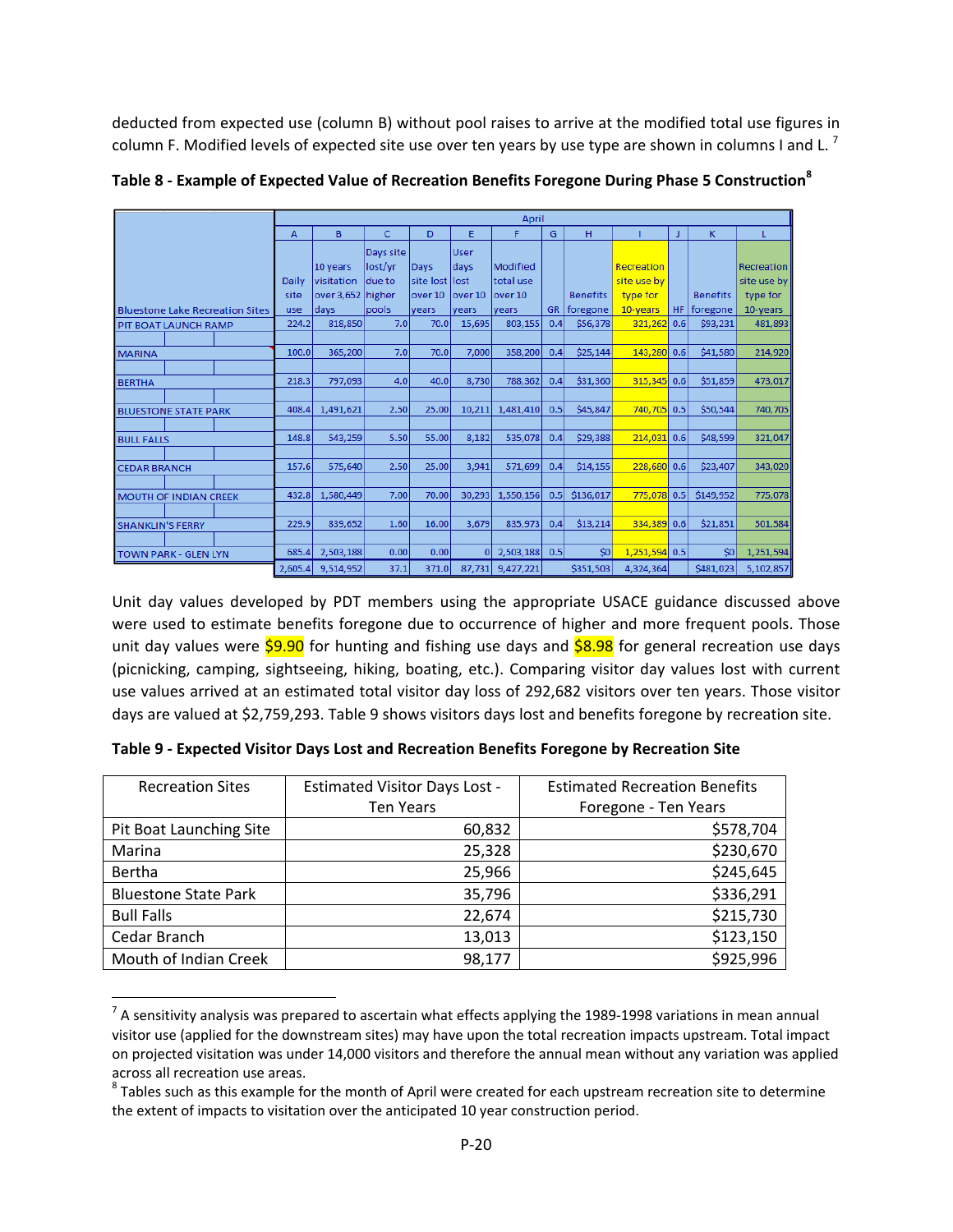| <b>Shanklins Ferry</b> | 10,896  | \$103,112   |
|------------------------|---------|-------------|
| Glen Lyn Park          |         |             |
| Total                  | 292,682 | \$2,759,293 |

 G. Summary of Recreation Visitor Day Losses and Recreation Benefits Foregone: As noted above, downstream and upstream recreation sites are being addressed separately for purposes of addressing mitigation needs. Projected downstream losses to recreation visitor days are a result of direct and indirect construction impacts to fishermen that traditionally have had access to the "beach" area and "catwalk" below the stilling basin and elimination of the cantilevered fishing platform on the left descending bank (Downstream Site #2). Since these sites are largely operated and maintained by Corps of Engineers staff, there is a need to mitigate for any losses of public access for fishing and other downstream uses impacted during construction. As Table 3 shows there could be upwards of 2.7 million visitor days lost due to construction activities in the downstream area amounting to an estimated loss of \$28.8 million in recreation benefits. As state earlier, these losses are attributable to the project itself and are not a reflection of losses to overall fishing in the region. Other good‐quality fishing options are available and the majority of fishermen displaced by the construction activities will either continue to fish below the dam by wading into the river from the right descending bank below the construction zone or find suitable alternative fishing sites in the local area. Fishermen who traveled longer distances (4+ hours) to fish at this high‐quality site will likely suspend their use until the construction is over in favor of closer alternatives. Loss of access for the disabled and/or elderly and youth fisherman who used the cantilever platform at Site #2 will need to be mitigated. Mitigation options being considered include an ADA compliant site on the right descending bank adjacent to the existing Hinton City Park area below the dam and at the existing Bluestone State Park boat launching ramp. Both sites will provide safe and convenient access for all fishermen (including disabled and/or elderly and youth) at varying levels of outflow and lake level both during and after construction.

 Another category of losses to downstream recreation addresses the losses to all day use recreation downstream at both Site #1 and Site #2 (including fishing use) over the period between 2000 and 2015. Major construction activities under the Dam Safety Modification project began in 2000 resulting in restrictions to access at both sites. Table 6 shows the impacts to visitor days as a result of restrictions to access at the two sites. These losses amount to an estimated 2,200,118 visitors for Site #1 and 3,670,697 visitors for Site #2. These losses represent a 29.3% loss for Site #1 and a 69.5% loss for Site #2. In monetary terms, these recreation benefits losses amount to \$22,331,198 for Site #1 and \$34,688,087 for Site #2 between 2000 and 2015.

 Lakeside recreation sites located upstream of the dam and alongside New River and Bluestone River are largely managed by WVDNR through a long term lease arrangement. Provisions in that lease document allow the Corps to operate the project for flood control as needed and thereby inundate any and all recreation sites when required to store flood water. For this reason, there is no need to compensate the lessee (WVDNR) or mitigate for losses to recreation in that project area. In contrast to downstream recreation losses, upstream recreation losses aren't permanent during construction, but are intermittent and more moderate in impact. Operation of the dam using only 8 of 16 available sluice gates (at any one time 8 sluice gates will be inoperable during construction in the stilling basin) results in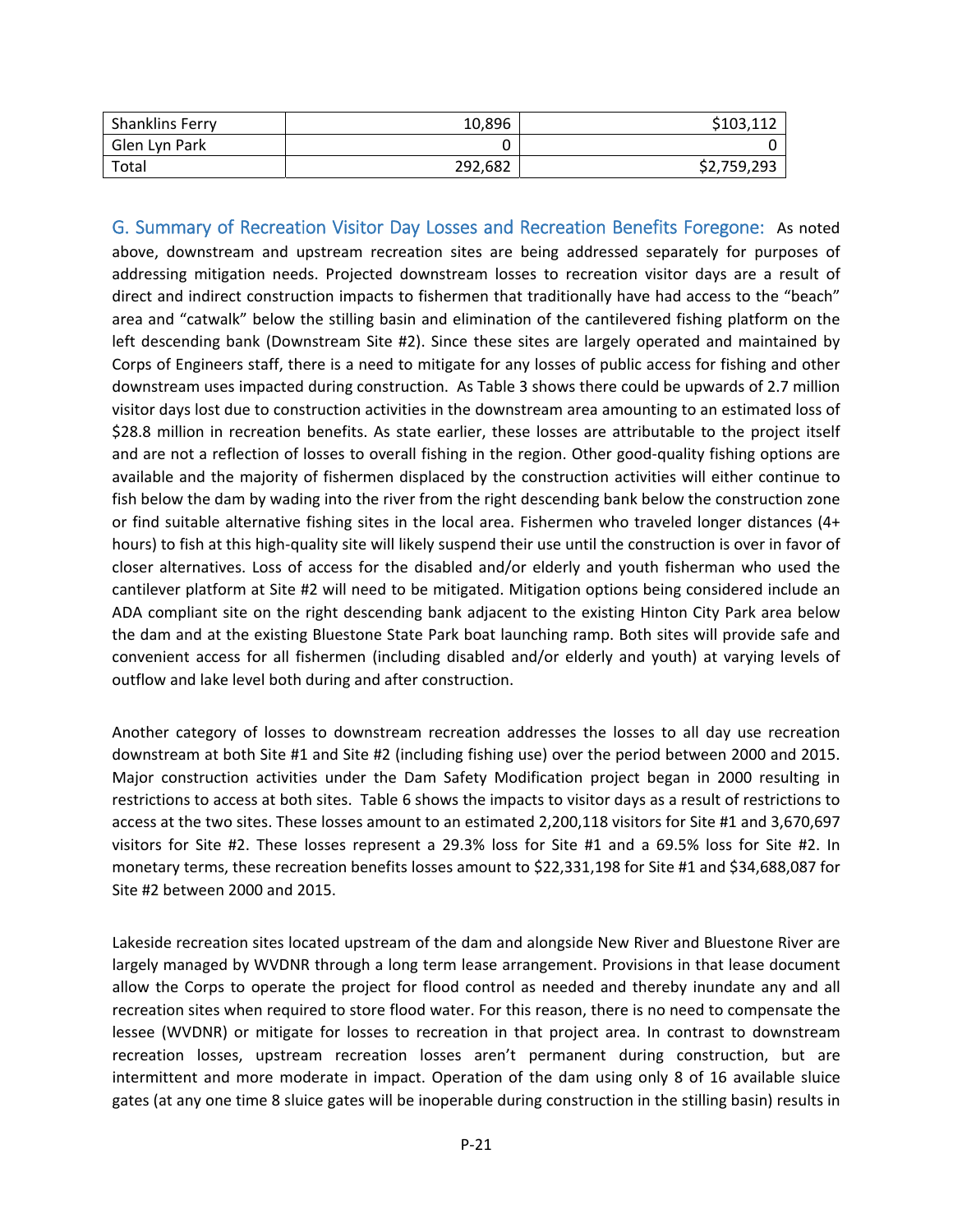more frequent pool filling and both higher and longer duration pools above summer and winter pool elevations.

 There are 10 specifically named recreation sites upstream of the dam on Federal property. Based upon analyses described above, it is estimated that 292,682 recreation visitor days will be lost over a ten year construction period. The value of those visitor days lost is estimated to be \$2.8 million. In an effort to reduce impacts on project visitors, a project media outreach program could be established to notify potential visitors in a multi‐state region when higher pools at Bluestone Lake are anticipated as a result of basin rainfall and reduced gate operations. Potential visitors would be informed through this program of alternative recreation sites in the region where they may find optional camping and water access sites.

 Coordination of these potential impacts with WVDNR resulted in a letter response dated October 20, 2016 from the Chief, WV Division of Natural Resources outlining several concerns associated with increased inundation (frequency and duration) of several recreation sites still being operated by that agency. Increases in cost for post‐inundation repairs and cleanup as well as losses of visitor fees were concerns included in the letter. Additional concerns were expressed for continued operation of the "Pit" launching area, the East shoreline boat‐in camping areas, the Meador campground in Bluestone State Park and marina. The time periods and anticipated site down times expressed in the letter are in line with anticipated closures and impacts outlined in this document.

 Summers County, West Virginia has assumed operation and maintenance responsibility for several upstream recreation sites including Bull Falls, Bertha, Mouth of Indian Creek, Cedar Branch and Shanklins Ferry after WV DNR was compelled to end their operation and maintenance of those sites due to a significant drop in state agency funding to support those sites. Potential impacts to upstream recreation areas (site down times and costs) now being operated and maintained by Summers County have not been expressed by Summers County as of this writing.

H. Potential Recreation Resources Losses: In addition to periodic recreation use interruptions during construction‐related pool rises that would occur over ten years, there is an additional potential impact from increased pool rises that would likely accumulate over the course of ten years. This impact concerns recurring damages wrought upon natural resources that support unique recreation experiences at the project. The Bluestone Lake project derives a substantial portion of its visitor attraction from its dramatic visual quality due to elevation changes and both diversity and maturity of vegetation, a diverse landscape that creates seasonal interest (fall coloring) and stunning visual quality that enhances each recreation experience. A similar quality of natural resources beauty is seen downstream through the New River Gorge National Park area and that resource's dramatic landscape generates high visitation there as well.

 Given that Bluestone Lake has been operating for flood control purposes since the 1940's, repeated inundation of recreation areas has likely taken a toll on some pre‐project vegetation types that weren't suited for prolonged inundation when New River was free‐flowing. Those pre‐existing vegetation types have been naturally replaced over time by species and varieties more attuned to seasonal rises in the conservation and winter pools being operated for flood control purposes. Since Bluestone Dam has been historically operated using all 16 sluice gates, periodic inundation due to high inflows has been relatively infrequent and inundations of recreation sites are short in duration. Recorded data indicate that the lake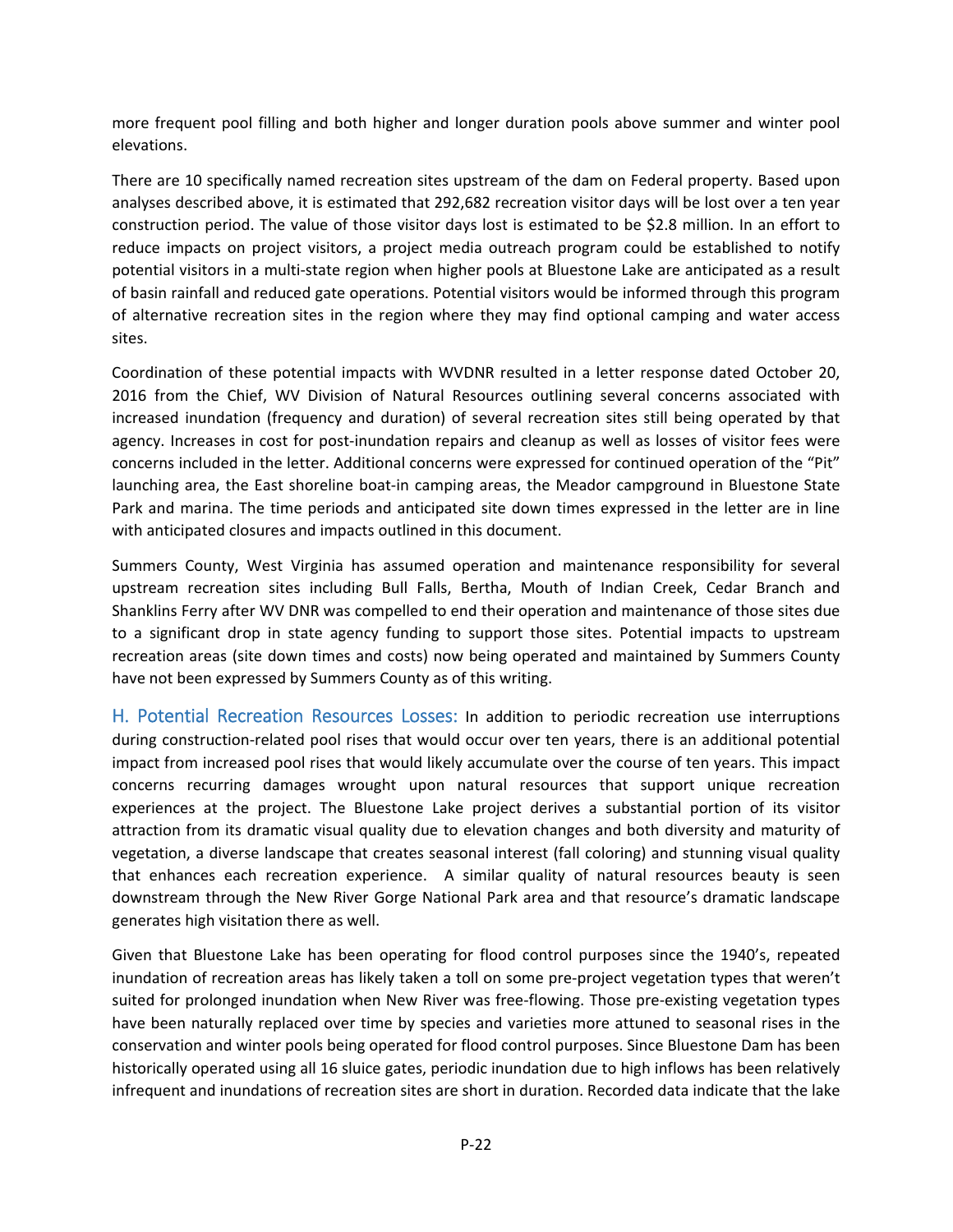only experiences an average of 18 days annually when the pool elevation is above elevation 1410 (conservation or summer pool) thereby affecting lakeside and riverside recreation sites. A visual inspection of the lake shoreline and recreation sites indicates that current vegetation and associated natural resources that support the recreation experience are being sustained through normal dam operations and site maintenance efforts. Other than occasional influxes of woody debris associated with higher, storm‐related inflows recreation sites and shoreline/riverbanks appear to be in good condition.

 The projected increase in frequency and duration of inundation due to reduced sluice gates operation could endanger mature vegetation located around and within recreation areas. The elevation exceedance tables shown above indicate a trend of higher and more frequent pool elevations during spring leaf‐out and flowering season (March through May). Being inundated for any appreciable amount of time during bud‐development, flowering and leaf‐out period would be injurious to many plant species (trees, shrubs, vines, perennials) in the inundation zone. More frequent and longer duration inundation during spring months, when repeated over a ten year period, could reduce health and diversity of vegetation resources upstream of the dam leading to a landscape composed of vegetation in varying stages of demise or deterioration at recreation areas. Owing to the visual importance of vegetation to the recreation experience at Bluestone Lake, this future condition may result in reduced visitation until these resources can regenerate.

 Other threats that could affect natural resources that support recreation include introduction of invasive species (vegetation and/or wildlife/insect pests) that native species could not compete with or withstand in a weakened condition (repeated inundation), changes in rainfall and temperature patterns due to regional climate changes, forest fires and/or introduced plant diseases. Given the southerly extent of the watershed (water transport of invasive species and pests) and influx of visitors from diverse exotic plant/insect/disease regions, introduction of these threats is highly likely in the future. Other components of recreation experiences at Bluestone Lake could likewise suffer losses to visual quality (lake shoreline vegetation and shoreline banks) resulting in losses to recreation visitor days as project lands recover from these inundation episodes. A period of resources recovery following a ten year hiatus that relies on natural processes alone could last several (10‐20) years. Any efforts to eradicate invasive species that have emerged/arrived during the intervening ten years and to initiate restorative plantings would be a significant cost for the project (Corps) and lessee.

 I. Recreation Visitor Days Lost and Potential Effects on the Local Economy: Sections above explain the loss of recreation visitor days in both the downstream and upstream areas of the project. Downstream recreation visitor losses could amount to over 2.7 million visitor days and upstream visitor day losses (due to more frequent inundation of recreation areas) could reach 292,682 visitor days over the 10–year period of construction. Both of these losses are substantial, but given the presence of other recreation resources in the region and the fact that mitigation actions are being put into place both below the dam and within the lake area, some losses will be reduced to more acceptable levels. Unfortunately, local business losses associated with this reduction in visitor days may not be so easily remedied.

 Section 4.17 of the SEIS identifies local communities and components of the local economy surrounding Bluestone Lake and interactions between project visitors and local businesses. This section addresses preliminary impacts of proposed Phase 5 construction on these local economies. For the purposes of this analysis the primary areas of local economic impact are considered to be Summers County, Mercer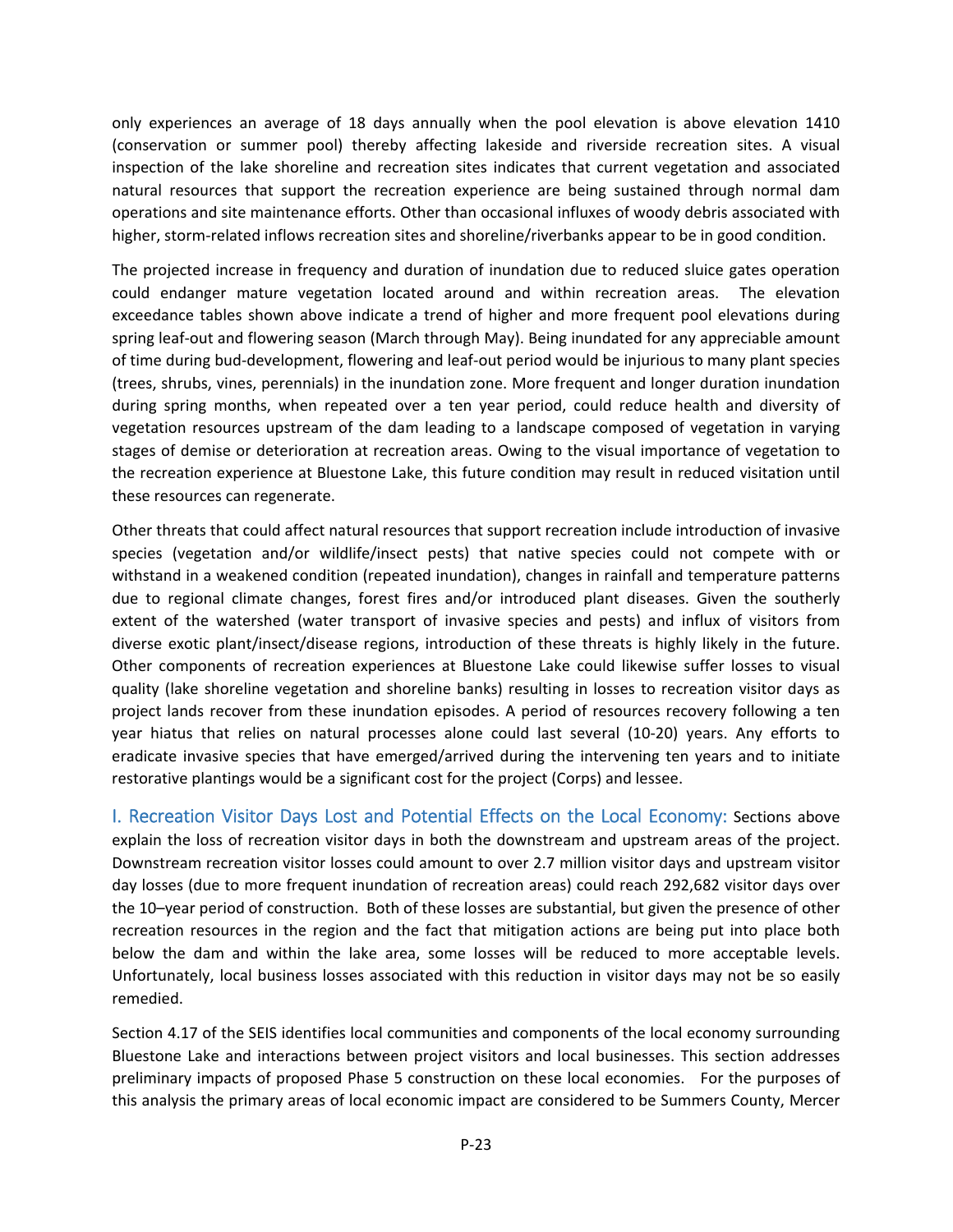County and Monroe County in WV and Giles County in VA. Local communities that could experience the effects of reduced visitation at Bluestone Lake include Hinton, Athens, Princeton, Shady Spring, and Sandstone in West Virginia and Glen Lyn in Virginia. Visitation at Bluestone Lake does support local businesses through sales of sports‐related equipment and camping‐related commodities and merchandize, food purchased at grocery stores or at local restaurants, ammo and weapons for hunting, state licenses and bait/tackle for fishing, fuel purchases for vehicles and watercraft, overnight accommodations, camping fees, marina rentals and other necessities supporting an extended stay at the project. Individually, these seasonal purchases do not significantly impact the community, but cumulative effects of hundreds of thousands of people visiting the local area who are purchasing goods and services has a significant effect on the local economy in terms of business revenues, employment in retail and service‐related sectors and municipal/county taxes.

 For example, during 32 years of recorded visitation, over 55.6 million people have visited Bluestone Lake. If each family (assuming 60% family use and 2.5 persons/family) spent \$10.00 for fuel at a local service station while visiting, those cumulative expenditures amount to over \$133.4 million dollars invested in the local economy (just service stations) during those 32 years. Recent surveys conducted by the Institute for Service Research (December 2015) addressing the economic significance of West Virginia State Parks indicates that day‐users at those types of facilities (i.e. Bluestone State Park and Pipestem State Park) may spend \$10.99/day in food, fuel, transportation, sporting goods and souvenirs. That study also indicated that overnight users who are camping in and around State Parks may spend upwards of \$54.80/day for similar items including camping fees. Additional studies conducted on expenditures by fishermen, hunters and wildlife watchers indicates that these visitors may spend \$72, \$22, and \$28 per day respectively (2011 National Survey of Fishing, Hunting, and Wildlife Associated Recreation for West Virginia).

 Using these modest rates of expenditure, Table 10 indicates that annual expenditures in the local economy driven by visitation at Bluestone Lake could be as much as \$37.7 million. A percentage of Bluestone Lake project visitors are local residents of Hinton/Bellepoint/Glen Lyn whose weekly purchasing habits regularly support the local economy, but a portion of that visitation (estimated by PDT members to be approximately 40%) originates outside of the local area and their purchases (or lack thereof) could have a direct economic effect. Loss of recreation access to downstream fishing areas and intermittent closures of lakeside recreation areas due to inundation and post‐inundation clean up over a sustained period of time (construction period) would likely have direct economic effects. Mitigation actions will compensate for some losses in visitor days, but of great concern would be losses to fishing visitation due to more frequent inundation of several boat launching ramps and the marina. Fishermen as a visitor group reportedly spend more during a visit (\$72/day) than the other visitor categories and these revenue losses would be difficult to mitigate near the project site.

| Table 10 - Estimated Total Annual Expenditures in the Bluestone Lake Local Economy <sup>9</sup> |  |  |
|-------------------------------------------------------------------------------------------------|--|--|
|-------------------------------------------------------------------------------------------------|--|--|

|                         | Camping         | Fishing and             | Wildlife   |                       |        |
|-------------------------|-----------------|-------------------------|------------|-----------------------|--------|
|                         | <b>Visitors</b> | <b>Hunting Visitors</b> | Watchers   | Other day use         |        |
| <b>Recreation Sites</b> | (\$55/dav)      | (572/522/day)           | (\$28/day) | activities (\$11/day) | Totals |

 $^9$  Based upon mean annual usage value of all years in period of record (32 years) and the expenditure rates described in the Institute for Service Research (December 2015) study and the 2011 National Survey of Fishing, Hunting, and Wildlife Associated Recreation for West Virginia.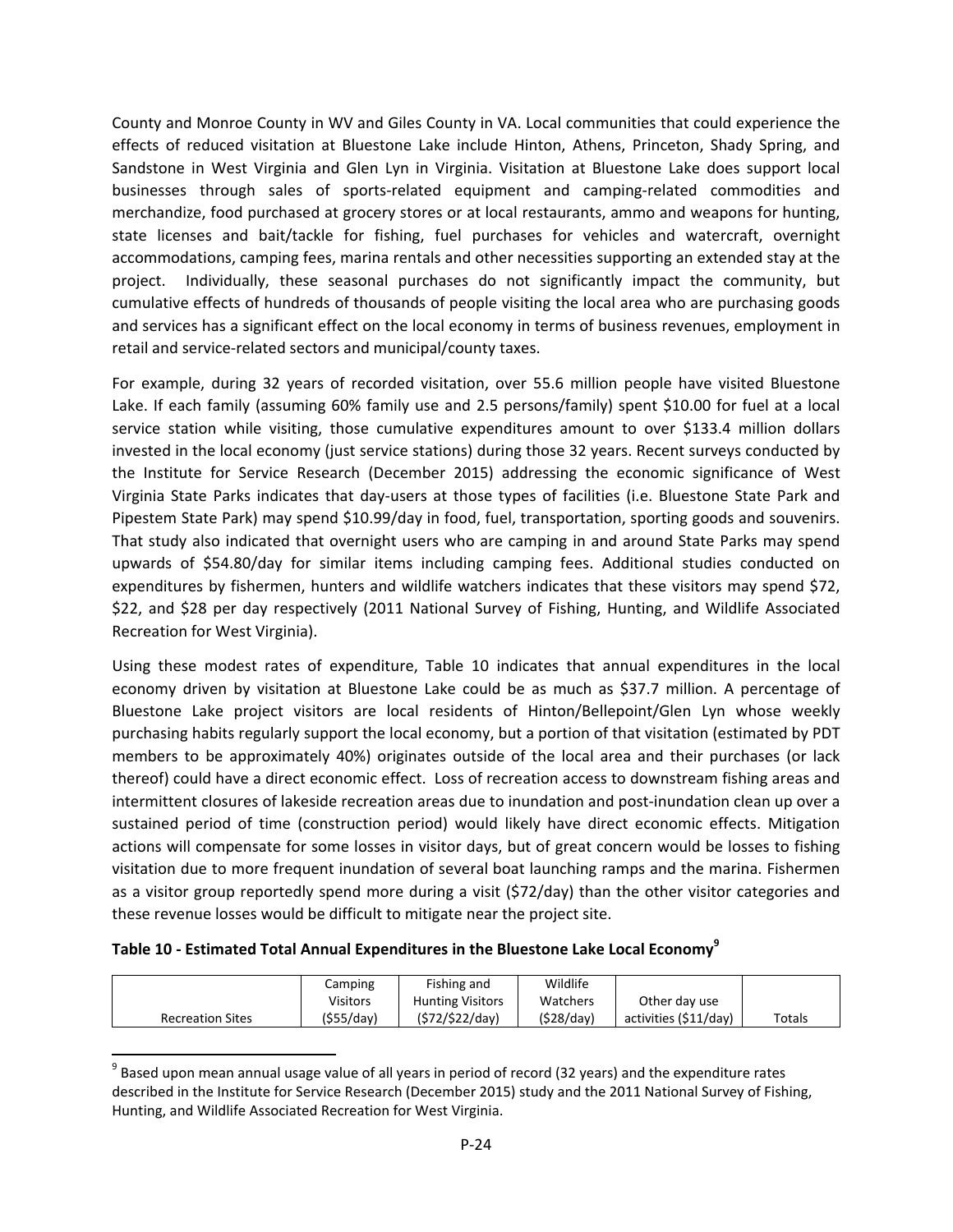| Pit launching Site                 | \$548,048     | \$2,391,480   | \$93,002     | \$219,219    | \$3,251,749.  |
|------------------------------------|---------------|---------------|--------------|--------------|---------------|
| Marina                             | \$365,365     | \$1,674,036   | \$93,002     | \$365,365    | \$2,497,768.  |
| <b>Bluestone State Park</b>        | \$5,115,110   | \$1,319,177   | \$204,604    | \$82,134     | \$6,721,025.  |
| <b>Bluestone Conference Center</b> | \$1,485,598   | \$583,435     | \$151,261    | \$148,560    | \$2,368,854.  |
| <b>Bull Falls</b>                  | \$1,203,348   | \$625,733     | \$61,261     | \$84,234     | \$1,974,576.  |
| Bertha                             | \$2,023,090   | \$956,374     | \$93,631     | \$91,959     | \$3,165,054.  |
| Mouth of Indian Creek              | \$4,365,840   | \$1,424,960   | \$185,217    | \$175,798    | \$6,151,815.  |
| Cedar Branch                       | \$1,452,161   | \$554,467     | \$67,207     | \$66,007     | \$2,139,842.  |
| Shankin's Ferry                    | \$2,121,402   | \$674,992     | \$98,181     | \$131,758    | \$3,026,333.  |
| Glen Lyn Park                      | \$2,297,052   | \$2,373,644   | \$584,704    | \$1,186,657  | \$6,442,057.  |
| Totals                             | \$20,977,014. | \$12,578,298. | \$1,632,070. | \$2,551,691. | \$37,739,073. |

 Some portion of this potential loss may be offset by alternative recreation opportunities in Bluestone Lake's immediate area such as Pipestem State Park and other adjacent recreation sites. If these alternative sites are not at full capacity when Bluestone Lake pools are higher, then visitors (especially campers) can still enjoy the visual quality and outdoor pursuits of the local area and would likely patronize local businesses reducing economic impacts of pool rises and lost visitors days. Fortunately, the season when Bluestone Lake recreation sites are most likely to be inundated (February through May) and out of service doesn't coincide with the heaviest recreation use period at most alternative sites (June through September). Capacity rates for alternative sites have been estimated through research of the WV state park database and phone surveys of local recreation sites surrounding Bluestone Lake.

 Of those camping facilities closest to the construction site at Bluestone Dam, Bluestone State Park and Bluestone Wildlife Management Area exhibit low campground occupancy rates, with Bluestone State Park having an annual rate of 24.5% (FY2014‐2015) and Bluestone WMA having an annual rate of only 4.6%. The peak month for campground occupancy at Bluestone State Park is July, with an occupancy rate of 39.4% (FY2014‐2015 data). The peak month at Bluestone Wildlife Management Area is also July, but with an occupancy rate of 10.97% (FY2013‐2014 data). On the whole, information from the West Virginia State Parks database indicate an aggregate occupancy rate of 30.56% (FY2015‐2016) for all state parks offering camping. Trends by month show July as the month with the highest occupancy with an aggregate rate of 46.59%, while December shows the lowest occupancy rate at 4.07% $^{10}$ . State Parks nearest to Bluestone Dam had the following occupancy rates (FY2015‐2016): Bluestone State Park – 22.52%; Pipestem – 24.28%; Little Beaver – 27.24%; Camp Creek – 36.57%; Stonewall – 63.59%; Babcock – 28.27%; Moncove Lake – 22.48%; and Twin Falls – 11.44%.

 Table 11 shows the camping facilities capacities and occupancy rates for facilities in the region (50 miles travel distance) surrounding the project area during the period FY2014‐2015.

 $^{10}$  FY2015-2016 occupancy data, WV State Parks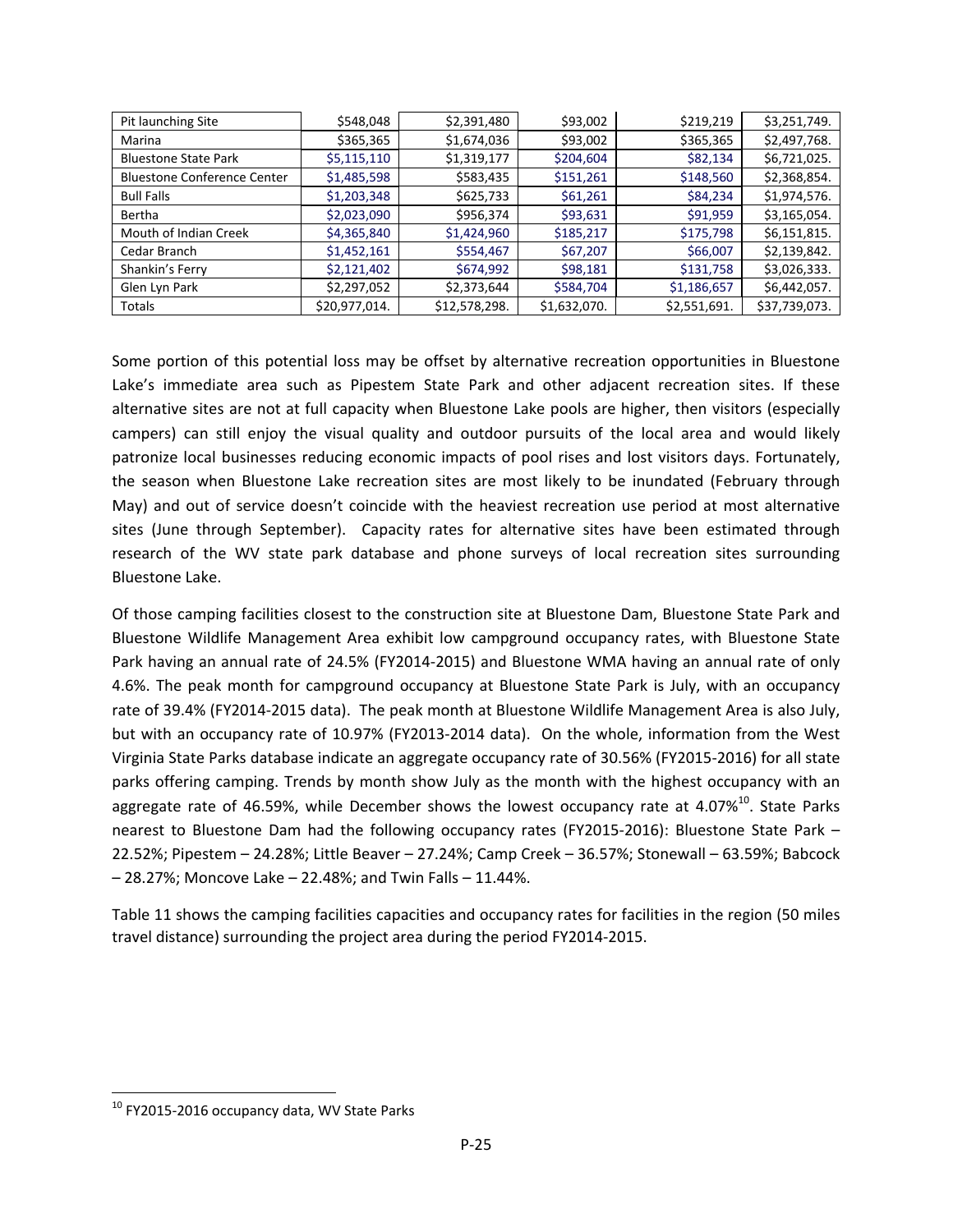|                                                                                     | Driving distance from | Camping capacity | Occupancy | Potential camping |
|-------------------------------------------------------------------------------------|-----------------------|------------------|-----------|-------------------|
| <b>Recreation Site</b>                                                              | <b>Bluestone Dam</b>  | number of sites  | rate      | sites available   |
| Bluestone State Park <sup>12</sup>                                                  |                       | 26               | 24.53%    | 20 <sub>o</sub>   |
| Bluestone WMA <sup>13</sup>                                                         | 10                    | 330              | 4.57%     | 315               |
| Pipestem State Park                                                                 | 13                    | 82               | 23.39%    | 63                |
| Little Beaver State Park                                                            | 20                    | 46               | 25.74%    | 34                |
| Camp Creek State Park                                                               | 27                    | 38               | 34.42%    | 25                |
| <b>Stonewall State Park</b>                                                         | 30                    | 46               | 70.71%    | 13                |
| <b>Babcock State Park</b>                                                           | 36                    | 26               | 27.04%    | 19                |
| New River Gorge National                                                            | 36                    | 79               | 20.50%    | 63                |
| Scenic River                                                                        |                       |                  |           |                   |
| Moncove Lake State Park                                                             | 43                    | 48               | 24.62%    | 36                |
| Twin Falls State Park                                                               | 46                    | 50               | 9.51%     | 45                |
| Plum Orchard Lake WMA                                                               | 48                    | 42               | 8.61%     | 38                |
| <b>Greenbrier State Forest</b>                                                      | 50                    | 16               | 37.06%    | 10                |
| Total number of regional camping sites that may be unoccupied at any time           | 681                   |                  |           |                   |
| Total number of camping sites that may be available other than BLN recreation sites | 346                   |                  |           |                   |

Table 11 - Estimates of Alternative Recreation Site Capacity and Occupancy Rates (FY2014-2015)  $^{11}$ 

State Forests having camping facilities reported similar occupancy rates in FY2015-2016. The State Forest nearest to Bluestone Dam, Greenbrier State Forest, had a campground occupancy rate of 26.11% that year. Other State Forests in West Virginia report similar campground occupancies, with exceptions being Coopers Rock SF (62.94%), and Cabwaylingo, Kanawha, and Kumbrabow, which all had occupancies below 16%. Wildlife Management Areas administered by West Virginia State Parks (Berwind, Bluestone, Laurel Lake, Panther, and Plum Orchard) experienced very low camping occupancy rates in FY2014‐2015, with all five having occupancies of below 10%. Panther State Forest recorded an occupancy rate of only 6% in FY2015‐2016, which was actually its highest rate since FY1999‐2000.

 The nearest National Forest campgrounds to the dam are White Rocks Campground (35 sites) and Walnut Flats Campground (8 sites) in Jefferson National Forest, both of which are a 60‐mile driving distance from Bluestone Dam. The Appalachian Trail (AT), which runs through Jefferson National Forest near these campgrounds, offers camping; however, camping on the AT is geared towards hikers and may be difficult to access for other modes of camping. Visitor use statistics for National Forests have not been received as of December 2016. National Park Service visitor use statistics<sup>14</sup> for New River Gorge National Scenic River and Gauley River National Recreation Area show that overnight stays in NPS

 $11$  A state database search and phone surveys to determine seasonal occupancy rates at local recreation areas featuring day‐use and overnight camping facilities were undertaken by an AE Consultant under contract with the Huntington District.

Portions or all of the Bluestone State Park campground could be inundated due to Bluestone Dam construction Huntington District.<br><sup>12</sup> Portions or all of the Bluestone State Park campground could be inundated due to Bluestone Dam construction<br><sup>13</sup> Portions or all of the WVDNR managed campgrounds could be inundated due to Blueston

<sup>&</sup>lt;sup>13</sup> Portions or all of the WVDNR managed campgrounds could be inundated due to Bluestone Dam construction

<sup>&</sup>lt;sup>14</sup> Statistics found at this URL address: (https://irma.nps.gov/Stats/Reports/Park/NERI)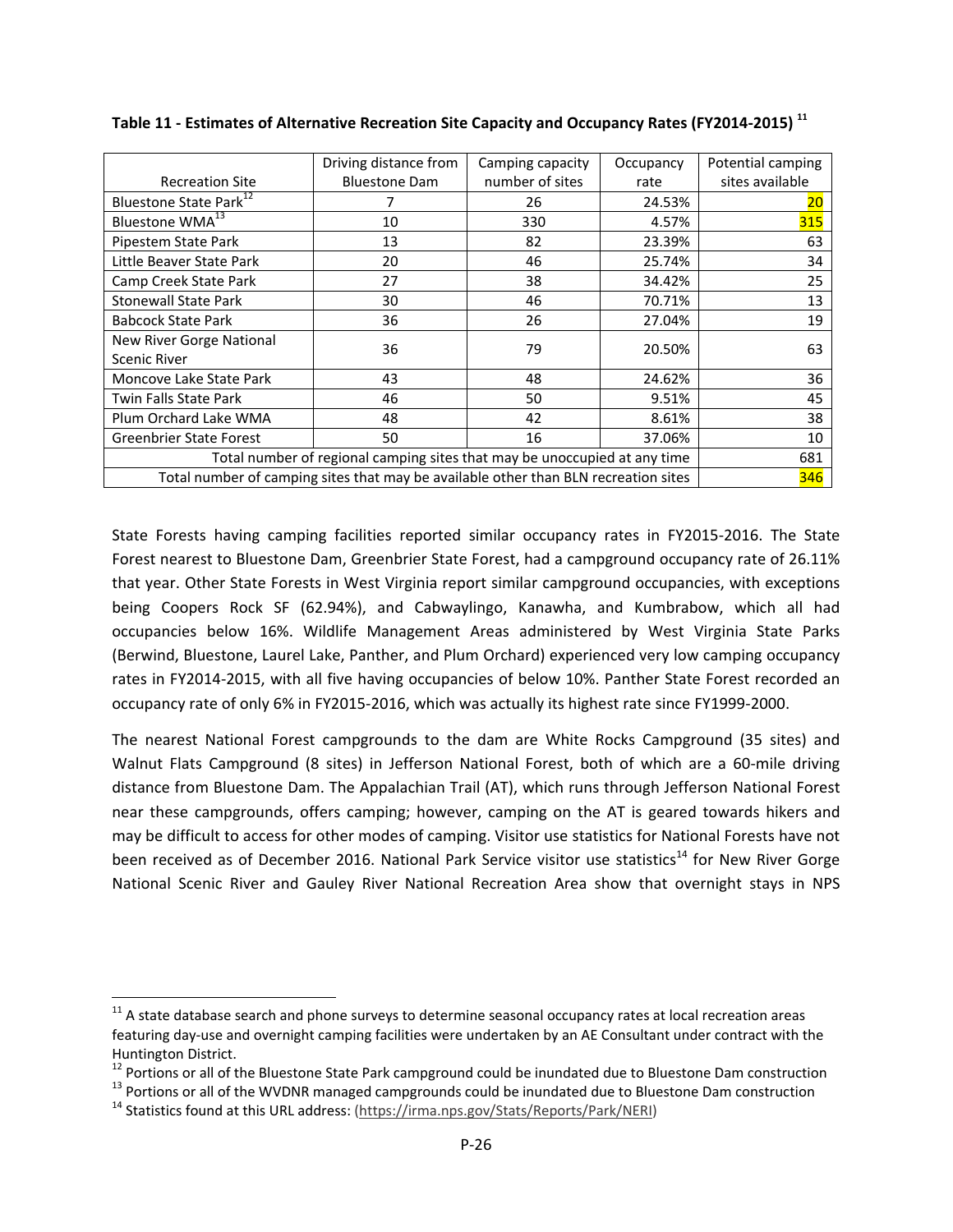campgrounds do not approach capacity. Occupancy rates appear to peak in June (57% $^{15}$  in June 2016 and 49% in June 2015), but are significantly lower in other months of the year.

 As the narrative of site capacities and occupancy rates above and figures in Table 8 show, there appears to be a number of unoccupied camping sites available in the region (within 50 driving miles of the project area) throughout the year with July being the month of highest occupancy for most of the nearby sites. In fact, the number of unoccupied camping sites that may be available during any time of the year (346 – total from Table 8) other than July actually exceeds the total number of camping sites available at the Bluestone Lake project upstream of the dam (335 – total of 315+20 from Table 8). Since significant inundation impacts to recreation sites above Bluestone Dam are forecasted to take place between February and May, a span of months when alternative site occupancy rates may be lower, the impacts to the local economy could be minimized by reliance on other nearby recreation options and their promotion during this period.

 A sustained media‐based outreach program supported by the District, the Bluestone Lake project staff and the Public Affairs Office could be established to inform visitors of potential high pools at Bluestone Lake and that alternative camping sites (as displayed in Table 8 ) may be available. Providing contact information for each of the alternative sites would give potential visitors sufficient information to make informed vacation choices and maintain the mutually beneficial relationship between the public and the Bluestone Lake project that has supported 32 years of sustained visitation. Hopefully such outreach efforts would maintain a relationship between visitors and the project such that visitation levels at the project would return to pre‐construction levels shortly after completion of Phase 5.

 *Downstream of the Dam:* Analysis of downstream fishing losses at Downstream #1 and #2 sites revealed that as many as 2.7 million total visitor days (270,000+ annually) could be lost due to closure of Downstream #2 site and limited use of Downstream #1 site (given cessation of use at the "beach" and "catwalk" during the ten year construction period). Since a substantial portion of these fishermen are likely of local origin, this visitation loss may not impact the local economy as significantly as visitors to the project whose origin is outside of the region (estimated to be about 15%) and who are staying for multiple days and purchasing food, fuel and lodging. Some fishing can still take place below dam (beyond a 300 foot construction work limit) and in other river locations along Greenbrier and New rivers thus reducing the impact of these losses. The proposed fishing access site planned below the dam adjacent to the Hinton City Park will provide an alternative, safe access for wading fishermen and bank fishermen. This proposed access site takes advantage of existing parking opportunities that serve other Downstream Site #1 recreation opportunities. An additional ADA‐compliant mitigation access site will be constructed at the Bluestone State park boat launching ramp that will feature multiple‐level decks in the lake for disabled and/or elderly fishermen and youth to access productive waters. It is anticipated that an ADA‐compliant fishing platform will be re‐established at the Site #2 location at the completion of construction.

 *Upstream of the Dam:* Current estimates are that approximately 292,682 visitor days would be lost at lakeside and riverbank sites upstream of the dam due to more frequent inundation of those sites.

<sup>&</sup>lt;sup>15</sup> Figures calculated by dividing the number of "Overnight Stays" by the number of campsites in the park(s) for each month of FY 2015‐2016.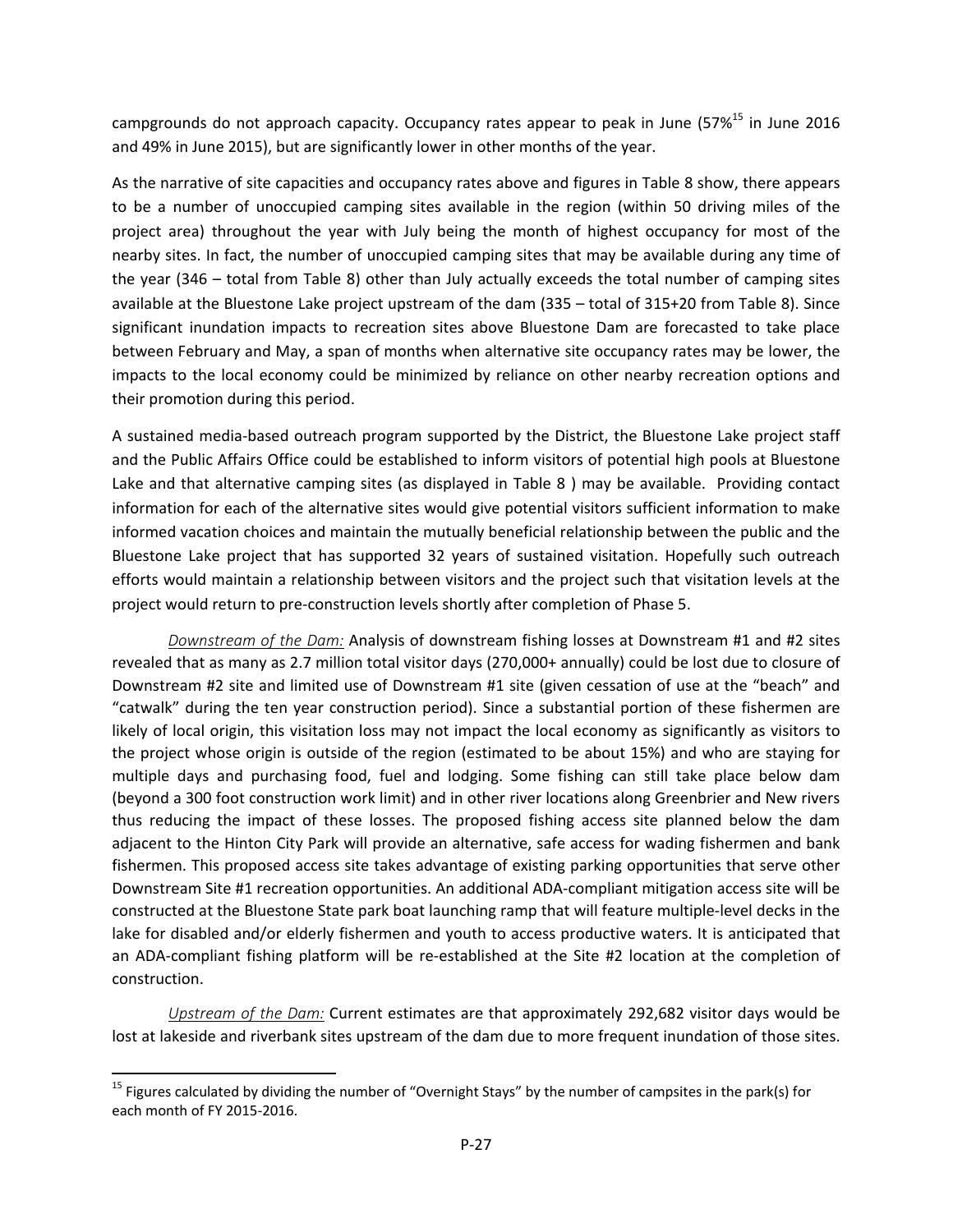These losses would consist of both day‐use (boating, fishing, picnicking, sightseeing, and hiking) and overnight use (camping) visitors. Given that the most significant recreation impacts are expected to occur between February and May (prime fishing months) and that several of the more popular boat launching ramps would be inundated on a frequent basis, it is safe to assume that some portion of the expenditures by visitors to the Bluestone Lake project who are fishermen shown in Table 9 will likely be lost during the construction period. Visitors who favor camping may find alternative recreation opportunities in the local area (i.e. Pipestem State Park) that are not at 100% of capacity (see Table 8) during that early spring season allowing visitors to remain in the local area and perhaps make purchases (fuel, food, equipment, bait, licenses, overnight accommodations) at local businesses. Nevertheless, there will be impacts to the local retail and service businesses due to the prolonged period of construction at the dam.

 J. Economic Loss Offsets: Some impacts (lost tax revenues from local businesses to municipal governments) would be offset by business taxes paid by contractors working on the project and purchases by workers (fuel, food, clothing, hotels, and rentals) at local businesses. Sections below attempt to define what losses to a local economy might occur as a result of site closures and what mitigation features might be instituted to offset those losses.

 Loss of access to the "beach" and submerged "catwalk" and elimination of the cantilevered platform would result in significant losses of visitation associated with downstream fishing use during the construction period. To some extent these losses can be offset by mitigation actions to provide access to the river via a fisherman access site on the right descending bank located near existing parking and restroom facilities. This site could feature safe river access for wading fishermen who can continue fishing in the river below the construction work limits. With substantial parking capacity and restroom facilities (neither of which are available at the cantilevered platform site) this site could accommodate a significant portion of lost fishing usage. An additional ADA‐compliant access site located within Bluestone Lake at the Bluestone Lake State Park boat launching site would also offset some of this lost fishing access. This facility with parking and an adjacent boat launching site would be designed with multiple‐level decks to allow access at differing pool heights.

 Recurring inundation of the Pit launching area, the Marina, and both the Bertha and Bluestone State Park boat launching sites will significantly curtail fishing at the lake during the spring season. Loss of access to lakeside recreation sites including loss of ability to launch boats for fishing, boating, water skiing and other water‐sports in a high quality resource is an impact for which there are no feasible mitigation opportunities. There are alternative lake fishing opportunities in the region at Corps of Engineer and WV Department of Natural Resources lakes which could accommodate these fishermen, but losses to local businesses would not be recoverable. There are alternative camping opportunities in the local area (i.e. Pipestem State Park), and those alternative sites may not be at 100% capacity (see Table 8) during periods of site closures at Bluestone, but that availability doesn't assure that visitors will still come to the local area and support the local economy.

 Loss of business revenues historically provided by visitors to Bluestone Lake is generally not within the legal purview of the Corps to compensate, but local business leaders may consider negotiating with local governments (i.e. City of Hinton) for a reduction in business tax rates during this period. Increased promotion through Chambers of Commerce and Visitors Bureaus may be able to maintain or increase visitation to nearby recreation areas that would offset some business losses. Overall, increased public